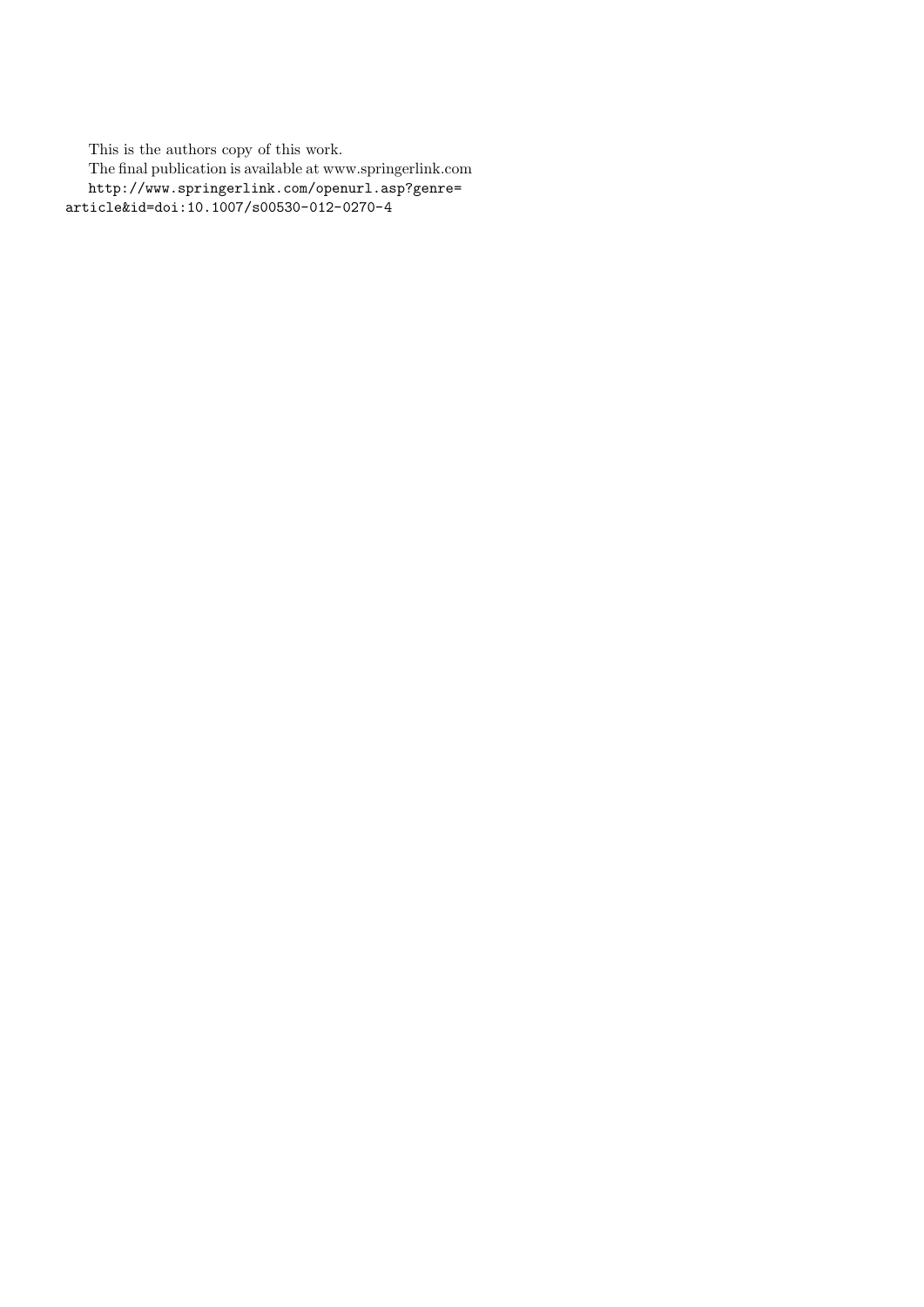# Player Behavior and Traffic Characterization for MMORPGs: A Survey

Mirko Suznjevic · Maja Matijasevic

Received: date / Accepted: date

Abstract Massively Multiplayer Online Role-Playing Games (MMORPGs) are one of the most exciting and most rapidly expanding genres of online games. This survey presents state of the art and current research efforts in measuring, characterizing, and modeling the player behavior and the network traffic, as well as the relationships between them. We also tabulate the measurement, modeling and analysis results regarding network traffic and player behavior found in literature, with key information regarding each dataset. Finally, we list currently confirmed claims and open research questions in the area of MMORPGs.

Keywords Games · MMORPGs · Network traffic · User behavior

# 1 Introduction

The genre of Massively Multiplayer Online Role-Playing Games (MMORPGs) has a rather long history, dating back to Adventure, the first widely used adventure game released in 1975, and the first multi-user dungeon (MUD) released in 1978. The term MMORPG was coined in 1997 by Richard Garriott, the creator of Ultima Online, while previously this game genre was generally referred to as "graphical MUDs" [17].

Mirko Suznjevic

University of Zagreb, Faculty of Electrical Engineering and Computing, Unska 3, HR-10000, Zagreb, Croatia Tel.: +385-1-6129-755 Fax: +385-1-6129-832 E-mail: mirko.suznjevic@fer.hr

Maja Matijasevic

Currently, there are three main business models for MMORPGs, namely: a) a subscription based model, which involves paying a monthly fee to play the game (e.g., World of Warcraft (WoW)), b) free to play model, which uses micro transactions for purchasing virtual items or abilities for real money (e.g., Runes of Magic), and c) retail model, which involves separate purchases for the game, and for each additional zone and/or content in the virtual world (e.g., Guild Wars). A wide variety of model options makes it difficult to estimate the number of active MMORPG players. According to New-Zoo, an international market research and consulting firm focused on the game industry, the estimated number of MMOG players (including all types of MMOGs) in the USA alone is over 50 million [54]. For MMORPGs using the subscription based business model, a web portal MMOData.net reports a strong growth trend in the number of subscribers since late 1990s, and estimates their number rising to over 20 million by 2011 [31]. What is certain is that MMORPGs are becoming more and more popular among players, and hence also among game publishers, thanks to growing revenues. Market significance and the need for innovative solutions also contribute to a growing interest in MMORPG related research.

Research in the area of MMORPGs is progressing in several directions, aiming to solve their inherent problems such as scalability, efficiency, and quality of service. All commercial MMORPGs are based on clientserver architecture which, combined with a high number of users, results in server scalability issues. To alleviate scalability problems, new architectures, combined with virtual world partitioning algorithms, and scalability techniques have been proposed. Network traffic produced by MMORPGs is another topic of increasing significance, as it constitutes a major portion of over-

University of Zagreb, Faculty of Electrical Engineering and Computing, Unska 3, HR-10000, Zagreb, Croatia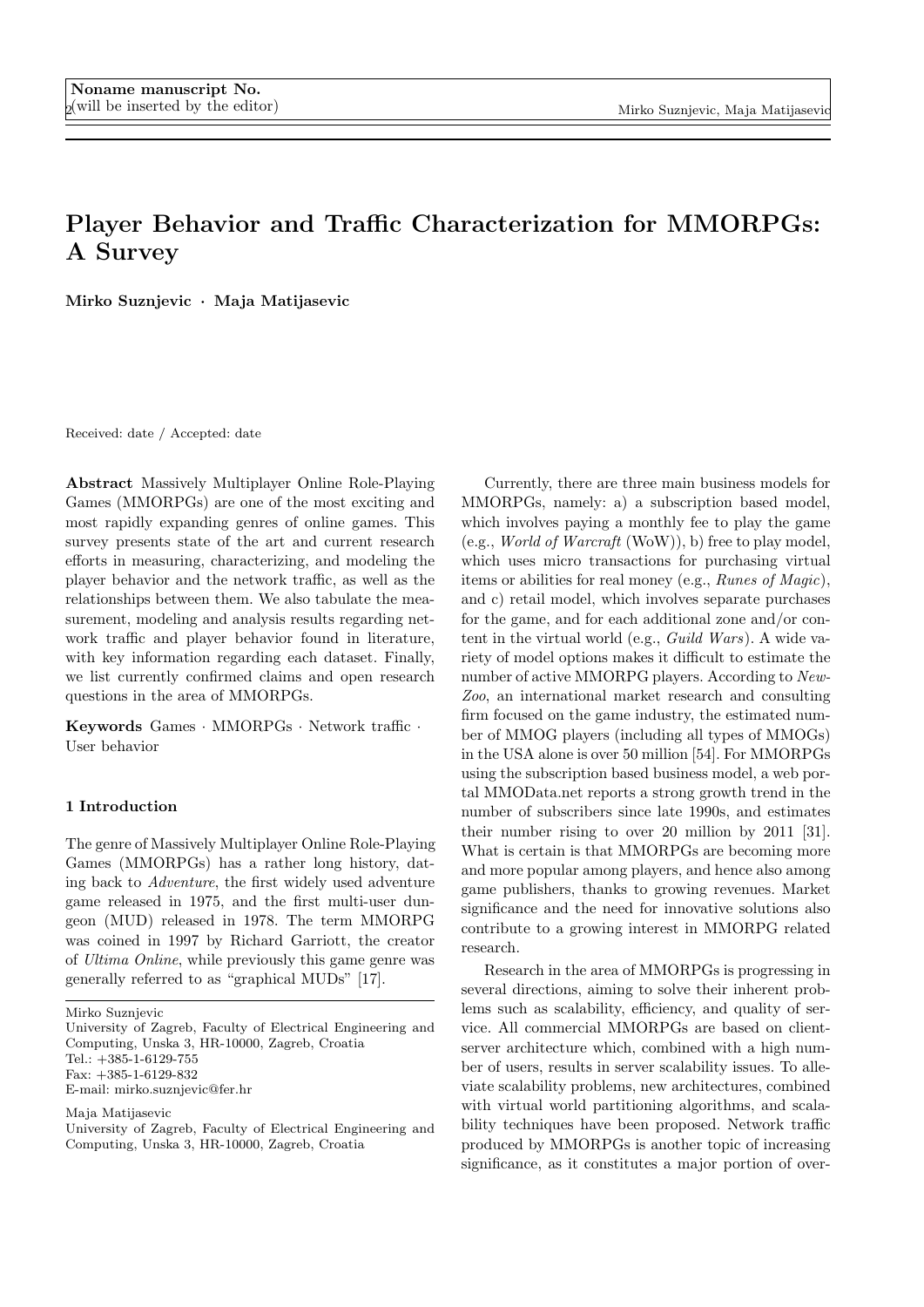all gaming traffic in the Internet. Also, network traffic in MMORPGs is very sensitive in terms of network Quality of Service (QoS). Player behavior is another challenging aspect of MMORPGs, as it has significant impact on both the server and the network load. Here, virtual world partitioning algorithms and area of interest management play a significant role. Player behavior is also studied for the purposes of game design and marketing (e.g., for estimation of player churn).

The focus of this survey is on research dealing with player behavior and network traffic.While there is a significant amount of literature related to network traffic in MMORPGs, a comprehensive survey of research work in the area is missing. Action games, in particular the First Person Shooter (FPS) games, are covered by a recent survey by Ratti, Hariri, and Shirmohammadi [63]. Also worth mentioning is a comparative traffic analysis from the genre characteristics perspective by Che and Ip [18], which includes selected MMORPGs in the comparison. Their work provides very nice graphical representations of the relationships between the ranges of packet sizes and packet inter-arrival times (IATs) for eight MMORPGs. Also, cumulative distribution functions (CDFs) of both server and client packet sizes and packet IATs for four MMORPGs are presented, which enable an easy comparison. While that survey covers several game genres and cross-genre comparisons (e.g., FPS traffic has much lower packet inter-arrival times, and smaller packet sizes than MMORPGs), our work differs from theirs in that we focus exclusively on MMORPGs, and aim to provide deeper understanding of network traffic by relating it to application-level player behavior. We also summarize the characteristics of various MMORPGs observed at the network level, and try to identify generic, genre specific characteristics of MMORPGs, from those specific to a particular game, its architecture and mechanics.

The main contribution of this paper is an overview of current research work related to MMORPGs in the aspects of network traffic and player behavior, and the relationship between them. Along these lines, the paper is structured into three sections. After the first, introductory section, network traffic issues are covered in the second section. In that section we provide the state of the art review in the area of network traffic analysis and modeling for MMORPGs. We list and explain the key terms and traffic parameters of interest, which are discussed in the remainder of the paper. In addition, we provide a summary of network traffic measurements, with focus on the measurement process, characteristics of obtained datasets, and main results.

The third section of the paper deals with player behavior and session characteristics. We explain main parameters of interest and focus on patterns of player behavior which appear in various MMORPGs, aiming to identify generic aspects of player behavior to allow comparison. Measurements results regarding player behavior found in literature are tabulated with respect to the measurement process, dataset characteristics, and relevant references regarding a specific dataset, aiming to provide the right pointers to the readers who need datasets for comparison and verification purposes, as well as for building new traffic models. We provide a summary table describing the player behavior properties studied by various research groups and the results they obtained.

In addition to these two views of MMORPGs (player behavior and network traffic), in the fourth and final section of the paper we explore the relationship between them, and especially the *application aspect* of the virtual world [49], which poses the question: how does an interaction at the application (user) level affect the communication characteristics? While it is known that player behavior, in general, has significant impact on MMORPG network traffic characteristics [67, 73, 24], new research approaches are needed to better understand and model the traffic. Thus, the player behavior is studied at the level of a single flow, as well as at the aggregated traffic level. We present the state of the art review in this area, as well as explain and describe the main parameters of interest.

The survey presented in this paper is also motivated by the challenge to provide a comprehensive introduction to a new researcher in the field. It is our goal to clarify fundamental issues and concepts, and help newcomers avoid common measurement and analysis errors and misconceptions which may arise from different measurement techniques.

For professionals in the field, this survey may assist developers and testers of communication infrastructure, equipment, and software for load generation and testing. The results provided in this survey may also benefit Internet Service Providers (ISPs) for better planning and dimensioning the links for MMORPGs, and classifying the network traffic properly which is especially important because of the high QoS demands by these games. A striking recent example was a customer revolt over sudden increase in latency for a popular MMORPG in the UK [79]. The problem arose because the game was upgraded to a new version. Network traffic properties of the new game version were changed so much that the traffic management system of the network provider did not correctly label that traffic as (low-latency) gaming class. This resulted in a significantly lower QoS level, and players massively responded by switching to a different network access provider.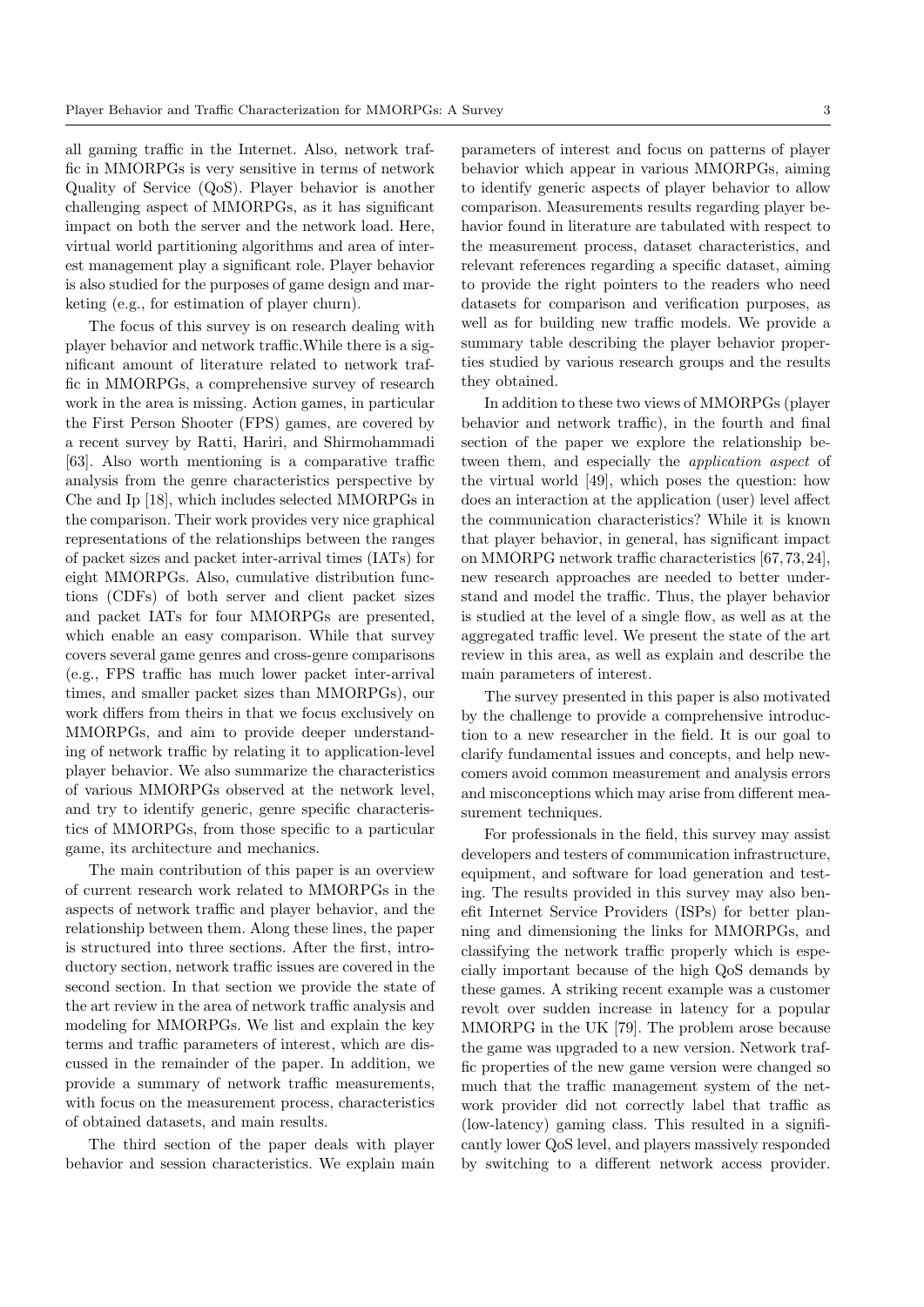

Fig. 1: Typical steps leading to traffic analysis and modeling

Also, game designers can benefit from studying player behavior patterns in designing activities which are more appealing to the players. Game publishers and game providers can use the behavioral information for better design of servers in terms of, e.g., server optimization for minimizing electrical power consumption [44].

### 2 Network traffic characterization

The volume of game generated network traffic is rapidly increasing. According to Cisco's Visual Networking Index [25], the game traffic is estimated to grow with an annual rate of 37% in the period 2009 – 2014. That represents the second largest growth, after video related categories. While the gaming traffic (still) presents a relatively low overall load on the network, it is the category of traffic requiring the highest QoS. Also, traffic analysis and modeling for networked games are becoming more and more significant, due to the fast growth of the network game market. In order to keep the existing players and attract new ones, game publishers must provide QoS for their virtual worlds (virtual worlds need to be responsive to be realistic). In order to provide the adequate networking service, traffic must be studied, analyzed, and modeled. In this section, we first describe the research methodology applied in the process of traffic modeling. Next, we present the state of the art in the areas of traffic analysis and traffic modeling, followed by the discussion on transport protocol issues for MMORPGs.

## 2.1 Methodology

To simplify the terminology in this paper, the traffic originating at the client will be referred to as the client traffic, while the traffic originating at the server will be referred to as the *server traffic*. To characterize MMORPG network traffic, several typical steps, as shown in Figure 1 are performed: data capture, data filtering, and finally, data analysis and modeling [63]. We now briefly describe each step.

## 2.1.1 Traffic capture

Traffic capture is a process of recording the network traffic traversing a specific link. The traffic capture can

be performed with hardware or software tools (e.g., Wireshark, tcpdump). Data logs created during the traffic capture are usually referred to as "traces". In case of MMORPGs, traffic can be recorded on the communication end-points (client and server) and/or in the network. As opposed to FPS games, MMORPG servers are only hosted by the game providers which makes it impossible for a third party to capture traffic at the server without the consent of and cooperation with the game provider. Hence, most of the measurements found in literature are performed on the client or in the network, but some measurements have also been performed on the server in cooperation with game providers as well [21, 29]. During the traffic capture, especially on the server, it is essential to make sure that the capturing process does not change the characteristics of the traffic. Also, when capturing game traffic, it is very important to take note of the game version, as the MMORPGs constantly evolve and change. In Table 1 datasets of captured network traffic are listed, together with their main characteristics such as dataset size, point of capture, source, etc.

## 2.1.2 Data filtering

Through a data filtering process, the relevant traffic is extracted from the overall traffic in the trace by identifying the flows between the clients and the server and removing the rest of the packets which are not of interest. While traffic captured on the server may mostly consist of game related data, the traces captured on the client are usually mixed with many non-game related flows.

## 2.1.3 Traffic analysis

The characteristics of game traffic are determined based on the captured and filtered trace. There are several traffic characteristics which are commonly of interest to researchers:

– Packet size (PS) - Packet size is usually presented through the Cumulative Distribution Function (CDF), which describes the probability that a real-valued random variable  $X$  with a given probability distribution will be found at a value less than or equal to x. As the MMORPG packet sizes are relatively small in comparison with the TCP/IP header size, often only payload size (i.e., packet size without 40 bytes of the TCP/IP header) is described. Overhead caused by the signaling and its relation to the actual game data transferred is also observed. The usual measurement unit for PS is byte (B).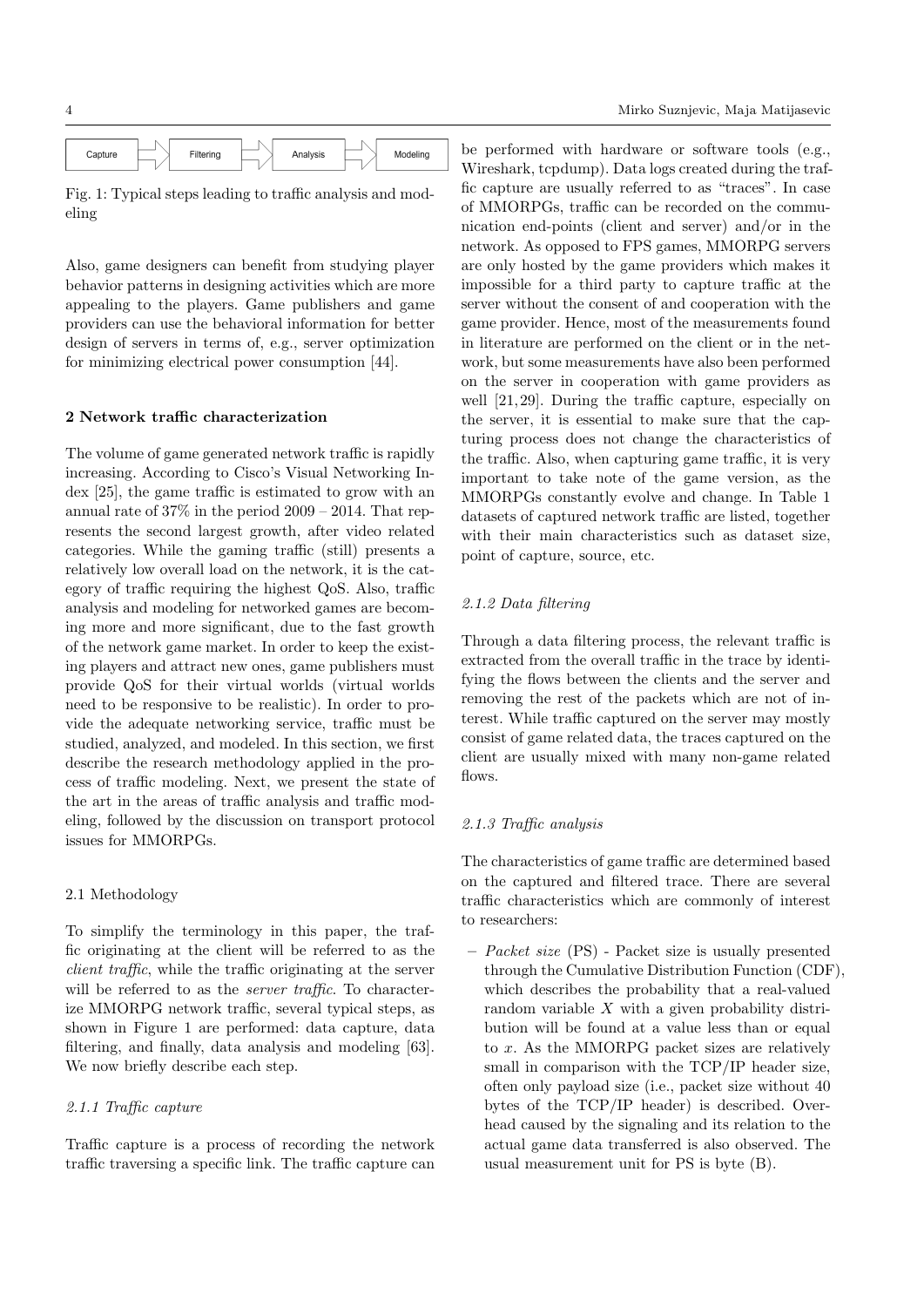| Game                                                       | Measurement<br>duration | Measurement point  | Dataset size                                | Source                  |
|------------------------------------------------------------|-------------------------|--------------------|---------------------------------------------|-------------------------|
| ShenZhou Online                                            | 20 hours                | Server             | $1356$ million packets<br>$(55 \text{ TB})$ | [19, 21, 22, 24,<br>84] |
| World of Legend                                            | 7x90 minutes            | Client             | N/A                                         | $\sqrt{85}$             |
| $\overline{\text{WoW, Lineage II}} +$<br>other non MMORPGs | $253 \text{ min}$       | Network            | $526$ million packets $(382)$<br>GB         | $[33]$                  |
| Lineage                                                    | 8 days                  | Server             | $3.5$ trillion packets                      | [39]                    |
| Lineage II                                                 | 4 days                  | Server             | $\overline{12}$ trillion packets            | $\overline{38}$         |
| Anarchy Online                                             | 1 hour                  | Server             | N/A                                         | [32]                    |
| Ragnarok Online                                            | $206$ hours             | Client             | 3 million packets                           | $\overline{[23]}$       |
| WoW, Silkroad Online                                       | 9 hours                 | Client             | N/A                                         | [73, 74]                |
| <b>WoW</b>                                                 | $20$ hours $+1$ week    | Network and client | N/A                                         | $\overline{72}$         |
| <b>WoW</b>                                                 | N/A                     | Cliet              | $1.4$ million packets                       | [67, 69, 71]            |
| <b>WoW</b>                                                 | N/A                     | Client             | N/A                                         | [81]                    |
| <b>WoW</b>                                                 | N/A                     | Client             | N/A                                         | [57]                    |
| WoW, Silkroad Online                                       | 3 days                  | Client, Network    | 200 WoW flows, 100<br>other MMORPG flows    | [73, 74]                |
| Legend of Mir                                              | N/A                     | N/A                | N/A                                         | [47]                    |
| WoW, Guild Wars, Star<br>Wars Galaxies, EvE                | N/A                     | Client             | 20k packets                                 | $[52]$                  |
| Second Life                                                | $100$ hours             | Client             | N/A                                         | $\left[30\right]$       |
| Second Life                                                | $\sim$ 3 hours          | Client             | 17 million packets                          | $\sqrt{55}$             |
| Second Life                                                | N/A                     | Client             | N/A                                         | [40]                    |
| Second Life                                                | $8$ months              | Client             | N/A                                         | $\left[ 13\right]$      |
| Runescape                                                  | $<8x1$ hours            | Client             | N/A                                         | $[\overline{53}]$       |

Table 1: MMORPG traffic datasets

- Packet rate Mean and median values are usually reported. As game traffic rate is usually very variable, burstiness is also often described in order to get the full picture about the packet load. The usual unit for measuring packet rate is the number of packets per second (pps).
- Bandwidth usage Often described with respect to peak values. Unit of measurement for bandwidth usage is usually kilobit per second (kbps) for the client traffic, and megabit per second (Mbps) or gigabit per second (Gbps) for server traffic.
- Packet inter-arrival time (packet IAT) Defined as the difference of the arrival times of two subsequent packets (i.e., the *i*-th packet and the  $(i - 1)$ th packet). The term inter-arrival is sometimes replaced with inter-departure times, but in general, this terminology is used regardless of the direction of the packets. Similarly to the packet sizes, this characteristic is often visualized through CDF graphs. Standard unit value for describing IAT is milliseconds (ms).
- Temporal dependence Temporal dependence is defined as the property of a system where the future output is influenced by previous state. In case of network traffic, this translates to whether the previous packet sizes or packet IATs have influence on the following ones. Temporal dependence is usually described through Auto-Correlation Function (ACF).

– Self-similarity - Self similarity is usually analyzed for aggregate flows. The level of self-similarity is determined by calculating the Hurst parameter [35].

## 2.1.4 Traffic modeling

Traffic modeling for games is based on analytic traffic models (i.e., mathematical descriptions). These descriptions can range from very simple ones (e.g., using deterministic values) to very complex ones (e.g., using composition models comprising several distributions). These models are easier both to convey and to analyze than empirical models of traffic (e.g., tcplib [26]).

Modeling of the network traffic of MMORPGs has followed the approach for application traffic modeling pioneered by Paxson [58], and applied in the area of network games by Borella [15]. The modeling procedure is described in detail in [42]. In short, this procedure consists of:

- Choosing an appropriate analytic distribution through inspection of the PDF or CDF of the data;
- Determining the parameters of the distribution through a Maximum Likelihood or a Least Squares estimation;
- If the fit is deviating from the part of the distribution, applying composition modeling (e.g., the upper part of the data is modeled with one distribution and the lower part with another);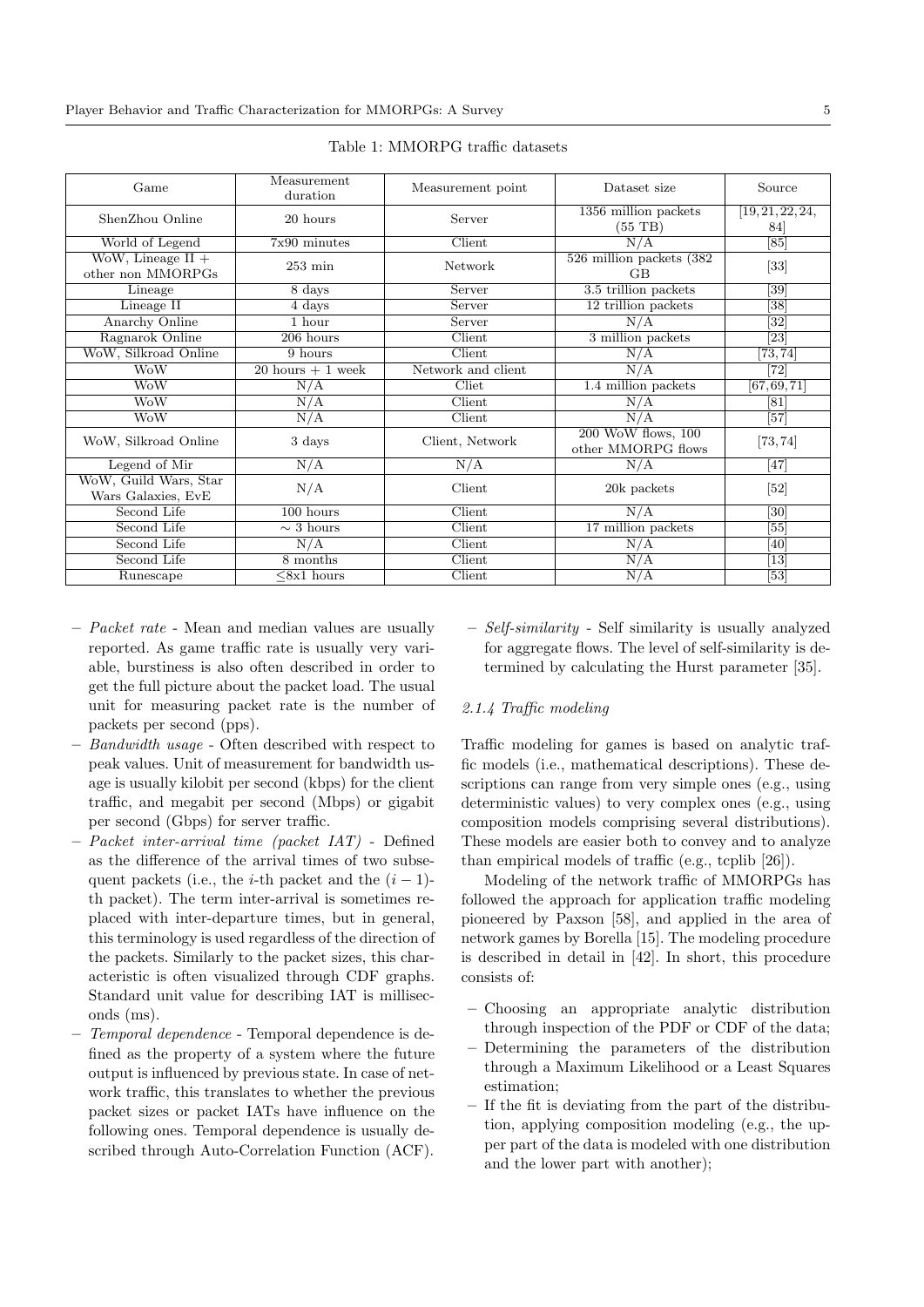- Calculating the  $\lambda^2$  discrepancy measure [59] (rather than other standard goodness of fit methods, which are biased for large and messy datasets);
- Examining the tail for deviations; and,
- Calculating the autocorrelation function.

Due to its highly erratic distribution, the gaming traffic is very difficult to model properly, even by using a composition of several distributions. A novel method for modeling the network traffic of games is proposed by Shin et al. [65]. A transformational scheme is introduced in order to simplify the shape of the traffic, so it can be mapped to an analytical model. The proposed algorithm is as follows:

- The data is classified into a major dataset and a minor dataset, with respect to a moving average value;
- The minor dataset is used as an input for the next iteration of the process until the proportion of minor datasets is less than a chosen threshold, and
- Major dataset is fully changed into a transformed PDF, and a transform table is generated for the reverse transform in the traffic generation procedure.

In the third step, the non-linear curve fitting is used to obtain an analytical model for each transformed PDF. Through this methodology authors analyze and model packet size and inter-arrival times of WoW and first person shooter game Left 4 Dead (L4D) [4] by Turtle Rock Studios. Transformational modeling shows better results than traditional modeling for both games. Notably, the packet size of L4D, as the most erratic parameter in these two games, shows almost 10 times better Chi-square statistics for transformation modeling in comparison to composition modeling. It should be noted that authors use Chi-square statistics as opposed to discrepancy. Authors implement their model in a online game traffic generator [64] and show that the generated traffic is following the model in case of L4D traffic, but not for WoW traffic. They further establish the cause of distortions as Nagle's algorithm and Delayed Acknowledgments in TCP. Disabling these options in the generator resulted in adequate goodness of fit levels.

## 2.2 State of the art in traffic analysis

In this section we focus on the works which analyze network traffic without modeling or inspection of relations between the application state and the network characteristics. Traffic analysis is performed for various reasons such as, e.g., traffic classification, security inspection, network planning, etc. In Table 2 we present which parameters are analyzed in specific studies.

The research group lead by Kuan-Ta Chen has performed very extensive research on traffic patterns of the MMORPG ShenZhou Online by UserJoy Technology Co. Ltd [9]. They use a 55 TB network traffic trace obtained on the server, with the permission and the assistance of the game operator. They analyze the dataset in several papers [19–22, 24, 84].

An in depth analysis of the gathered trace is performed in [21]. While it might be not the seminal paper in this field, we find it to be a mandatory literature for anyone doing research in the area of network traffic analysis for MMORPGs. The most important findings of the paper are:

- Bandwidth consumption of MMORPGs is very low compared to other action paced games such as FPSs, for example, 7 Kbps for ShenZhou Online MMORPG, as compared to 40 Kbps for Counter Strike FPS).
- Packet IATs of client traffic conform to exponential distribution with a mean packet rate of 8 pps. Server IATs are more regular. The median value of IAT is about 200 ms.
- Traffic in both directions exhibits short-term temporal dependence within connections. Traffic from the client to the server shows dependence due to the clustering nature of user actions. The same effect in server to client traffic is caused by the spatial locality of the number of characters near the player's character, which shows up in terms of the temporal locality in traffic as the player character moves continuously on the map.
- Temporal dependence exists in the aggregate client traffic. Furthermore, the aggregate traffic in both directions exhibits strong periodicity, which implies synchronized game processing for all clients. Such periodic packet bursts can cause network performance problems.
- Aggregated traffic exhibits self-similarity over a wide range of time scales (for at least 2 hours), which could be explained by the heavy-tailed active/idle periods of individual players.

Also, Chen et al. note that TCP produces a large overhead consisting of 73% of overall client traffic, and find the TCP delayed ACK to be the limiting factor for the Round Trip Time (RTT). The differences between traffic characteristics for active and idle players are found very high, especially in the packet IAT.

Currently the most popular MMORPG with around 10 million subscribers according to MMOData.net [31], is WoW from Activision Blizzard [12]. As such, it is a common use case for research involving MMORPGs for both traffic analysis and player behavior. Various aspects of WoW network traffic have been studied, from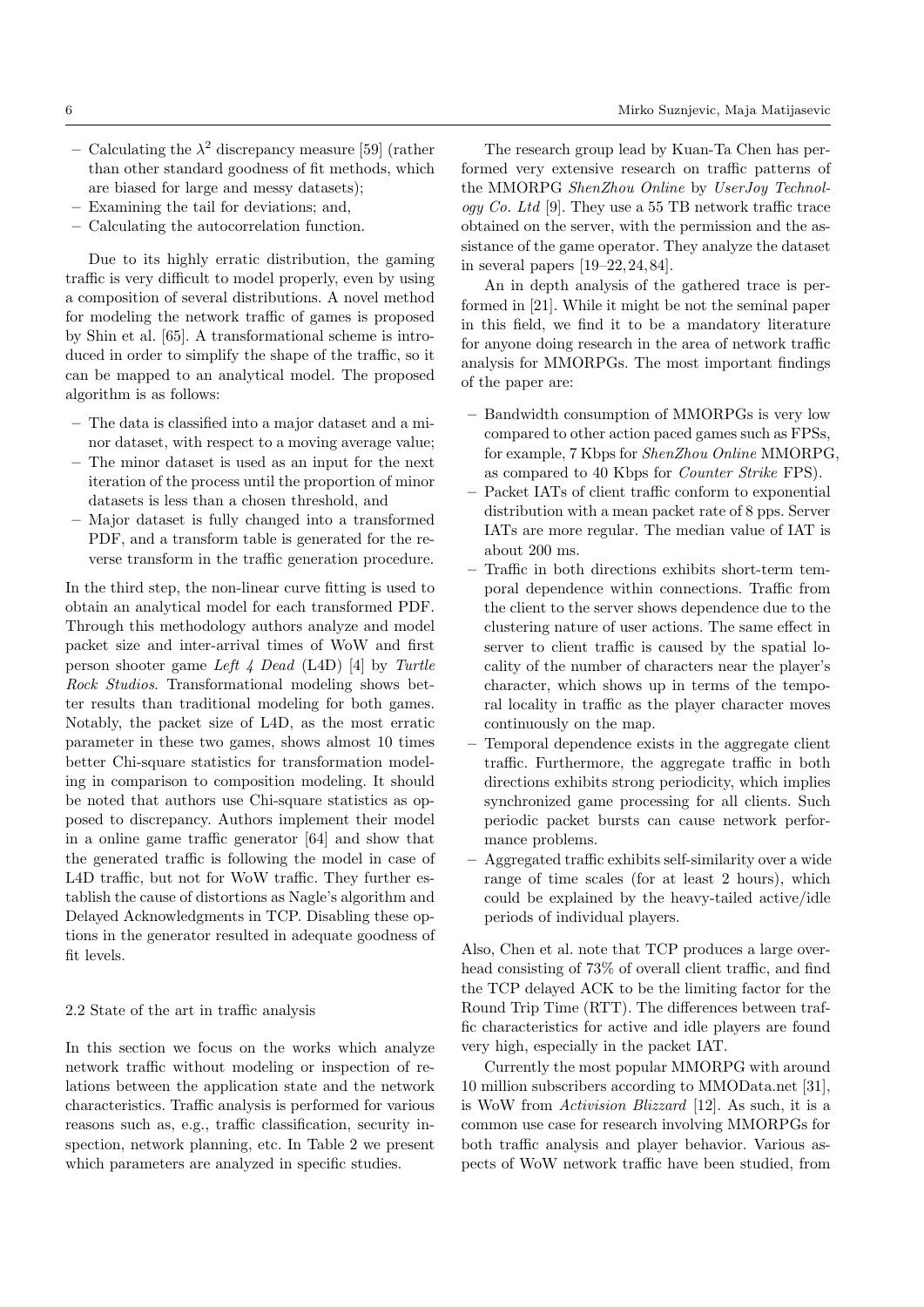| Game                                                        | Packet<br>size | Packet<br><b>IAT</b>     | Packet<br>rate           | Bandwidth<br>usage | Round<br>trip<br>time    | Temporal<br>depen-<br>dance | Bursti-<br>ness          | Self-<br>similarity      | Additional information                                                                                                                          | Source   |
|-------------------------------------------------------------|----------------|--------------------------|--------------------------|--------------------|--------------------------|-----------------------------|--------------------------|--------------------------|-------------------------------------------------------------------------------------------------------------------------------------------------|----------|
| ShenZhou<br>Online                                          | $+$            | $^{+}$                   | $^{+}$                   | $^{+}$             | $^{+}$                   | $^{+}$                      | $^{+}$                   | $^{+}$                   | Effect of in game "global"<br>events" on aggregated client<br>traffic                                                                           | $[21]$   |
| WoW,<br>Lineage $II +$<br>other non<br><b>MMORPGs</b>       | $+$            | $^{+}$                   | $^{+}$                   | $^{+}$             |                          |                             | ٠                        |                          | IP addresses, used ports,<br>protocol number                                                                                                    | $[33]$   |
| Lineage                                                     | $^{+}$         | $+$                      | $\bar{\phantom{a}}$      | $^{+}$             | $^{+}$                   | $\overline{\phantom{a}}$    | $\overline{\phantom{a}}$ | $\overline{\phantom{a}}$ | Correlation of bandwidth<br>load and number of players                                                                                          | $[39]$   |
| Lineage II                                                  | $+$            | $^{+}$                   | $^{+}$                   | $^{+}$             | $^{+}$                   | ÷.                          | $\overline{\phantom{a}}$ | $\overline{\phantom{a}}$ | Correlation of bandwidth<br>load and number of players                                                                                          | $[38]$   |
| Anarchy<br>Online                                           | ä,             | $\overline{\phantom{a}}$ | $^{+}$                   | ÷,                 | $^{+}$                   | $\overline{\phantom{a}}$    | ÷,                       | $\sim$                   | Testing different TCP<br>variants                                                                                                               | $[32]$   |
| Ragnarok<br>Online                                          | ÷,             | $^{+}$                   | $^{+}$                   | ÷,                 | $^{+}$                   | $^{+}$                      | $^{+}$                   | $\bar{a}$                | Bot identification techniques<br>proposed                                                                                                       | $[23]$   |
| WoW,<br>Silkroad<br>Online                                  | ÷              | $\sim$                   | L,                       | $^{+}$             | ä,                       |                             | $\overline{\phantom{a}}$ |                          | Analysis of the packet<br>payload                                                                                                               | [73, 74] |
| <b>WoW</b>                                                  | $^{+}$         | $^{+}$                   | $^{+}$                   | $^{+}$             | ÷,                       | $^{+}$                      | ÷,                       | ÷,                       | Analyis over five user action<br>categories                                                                                                     | [67, 69] |
| WoW                                                         |                |                          |                          | $^{+}$             | $^{+}$                   |                             |                          |                          | Jitter, packet loss, handower<br>impact, measurement in:<br>subway, bus, and stationary,<br>3 game scenarios: downtown,<br>hunting, battlefield | [81]     |
| Legend of Mir                                               | $^{+}$         | $^{+}$                   | $\overline{\phantom{a}}$ | $+$                | $\overline{\phantom{a}}$ | $\blacksquare$              | $\overline{\phantom{a}}$ | $\overline{\phantom{a}}$ | Traffic recognition algorithm                                                                                                                   | $[47]$   |
| WoW, Guild<br>Wars, Star<br>Wars<br>Galaxies,<br><b>EVE</b> | $+$            | $^{+}$                   | $^{+}$                   | $^{+}$             |                          | $^{+}$                      |                          | $^{+}$                   | Comparison of different<br>games                                                                                                                | $[52]$   |
| Second Life                                                 | $+$            | $+$                      | $+$                      | $^{+}$             |                          |                             |                          |                          | Analysis for actions:<br>standing, walking, flying in<br>popular and unpopular areas                                                            | $[30]$   |
| Second Life                                                 | $^{+}$         | $^{+}$                   | $^{+}$                   | $^{+}$             | $^{+}$                   |                             |                          |                          | Analysis of parametrs over<br>separate data channels and<br>classes of user actions:<br>standing, walking,<br>teleporting, and flying           | $[55]$   |
| Second Life                                                 | $^{+}$         | $^{+}$                   | $^{+}$                   | $^{+}$             | ÷,                       |                             | ä,                       | ä,                       | Analysis of parameters over<br>classes of actions and virtual<br>world surroundings                                                             | [40]     |
| Runescape                                                   | $^{+}$         | $^{+}$                   |                          |                    |                          |                             |                          |                          | Three types of player<br>interaction, network load<br>model                                                                                     | $[53]$   |

Table 2: Characteristics analyzed in various studies on network traffic

the security analysis of the traffic regarding login, authentication, and updating the WoW client [34], over inspection of WoW network characteristics for the purposes of traffic classification [33], to models of WoW network traffic [71, 72].

Basic traffic characteristics, such as long-range dependence, and self-similarity of WoW, and another three MMORPGs, namely Guild Wars by ArenaNet [3], EVE Online (EVE) by CCP [2], and Star Wars Galaxies (SWG) by Sony Online Entertainment, have been analyzed by Molnar and Szabó [52]. Statistical self-similarity has been confirmed for WoW, Guild Wars client traffic, and SWG server traffic. In their later research, Szabó et al. focused on the influence of application state on network traffic characteristics [73, 74], which we address later, in Section 4.

In [33], Han and Park present network traffic classification for multiple games, including two MMORPGs: WoW and Lineage II [6]. They analyze traffic at the transport layer and propose a classification method called alternative decision tree (ADT). The traffic trace which they analyze has been captured on the border router of a campus network with average utilization of 120 Mbps. Various traffic characteristics are examined, including PS, packet load, bandwidth usage, correlation of packet size distributions between flows of the same application. Their ADT algorithm is based on a simple decision tree with few discriminators. Critical discriminators are PS statistics (i.e., minimum, maximum, mode, mean, distribution), transport behaviors (i.e., mean bytes per second, mean pps) and flow information. For testing the algorithm, they capture 562 million packets with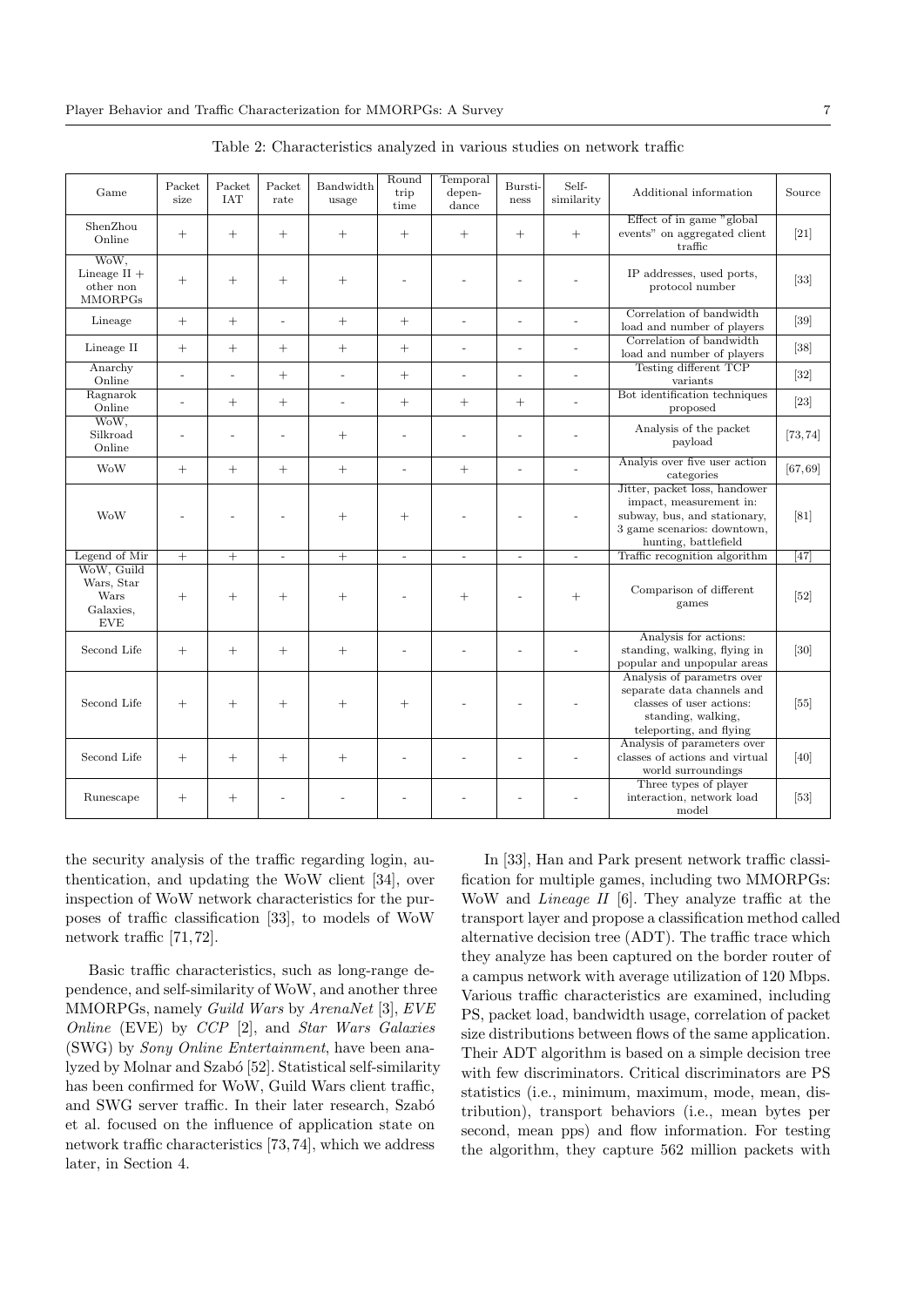total volume of 282 GB on which they show that their algorithm has high precision and recall.

A different type of recognition algorithm for the network traffic of a single MMORPG Legend of Mir by Wemade Entertainment is presented by Liu, Yan, and Zhou in [47]. They use traffic recognition based on payload inspection in order to extract the MMORPG traffic from the traffic mix. They describe basic characteristics of the traffic, such as PS and packet IAT CDFs, bandwidth usage, and ratio of packets carrying game information to pure signaling packets.

The Lineage saga – including *Lineage* and *Lineage*  $II - by NCsoft [5, 6]$  achieved a huge market success in Korea and Taiwan. Traffic characteristics of both MMORPGs have been investigated by Kim et al. [38, 39], the research group from the Seoul National University. Their work is particularly interesting as it provides insight into how game traffic has evolved from first release of the game to the sequel.

In [39] the traces captured on the server of Lineage are analyzed. Authors have captured over 281 GB of data over 8 days. Client packet sizes are very small and narrowly distributed while client packet IATs were between 0 and 20 seconds with an average value of 386 milliseconds. Server packet sizes have a wider distribution while packet IATs are similar to client traffic with average value of 438 milliseconds and 99% of packets departed within 4 milliseconds. Also, authors look into average connection time per flow (49.68 minutes), and show that bandwidth consumption during the week has an evident daily pattern which authors explain through linear correlation between number of users and bandwidth.

The sequel, *Lineage II*, is analysed in [38]. Again, the traces are captured on the server with the assistance of the MMORPG operator and around 7.7 billion data packets have been captured. It is shown that the major characteristic of the MMORPG traffic is an asymmetry of upstream and downstream traffic. They note that the client traffic contains 22.9% data packets while the server traffic contains 97.6% data packets. Comparing this game with its prequel Lineage, authors note a significant increase in the size server packets (around 15 times larger). Although this result is not generic, nor conclusive, it suggests that the MMORPG traffic may tend to become more demanding as the genre evolves. Authors confirm there is a linear correlation between the number of active users and the client traffic (correlation coefficient 0.99), as well as the server traffic (correlation coefficient 0.95). The deviation of the correlation of the server traffic and the number of players is explained by APDU segmentations (segments larger than MSS), which incurs additional TCP/IP overhead.

Average IAT of packets within session is around 200 ms due to the TCP delayed ACK system. Authors suggest that delayed ACK system should be changed in order to reduce the Round Trip Time (RTT). Also, a strong correlation between number of users and aggregated upstream and downstream traffic has been found. As for the distribution of session durations, significant heavy tailed characteristics have been found (e.g., the longest session duration measured is 80 hours). Session IATs show an average value of 401 milliseconds, while at peak times (on average) 2.5 new users arrive every second.

Chen, Jiang, Huang et al. [23] analyze the traffic of the game Ragnarok Online [7] by Gravity, in order to identify game bots (i.e., automatically playing game clients). They gather over 3 million packets in 206 hours through the client measurements. The traffic has been captured during the gameplay involving four real players and two bot programs on different networks. The analysis shows that IATs for packets belonging to bot traffic show significant differences to that of the real (human) players, due to timers. They calculate the entropy of each trace in order to describe the degree of randomness of packet IATs and confirm that players have higher entropy than bots. Also, they provide a suggestion for a threshold which distinguishes the players from bots, but indicate that the entropy depends on the segment size. They also look into the client response time (i.e., difference between a client packet's departure time and the most recent server packets inter-arrival time) and burstiness of the traffic. Based on noted traffic characteristics, authors propose four general decision strategies and two integrated schemes for bot detection.

To summarize this section, the traffic characteristics of MMORPGs are indeed well studied. The streams are very "thin", with a rather low packet rate, but with a larger packet size than in FPS games. There is significant asymmetry between the client traffic and the server traffic. Some MMORPGs generate traffic with self-similar properties. As the genre evolves, it is likely that the corresponding traffic requirements will increase, as shown by comparison between Lineage and Lineage II.

### 2.3 State of the art in traffic modeling

In this section we present only the basic models which describe the statistical properties of the observed network traffic. The more complex models which take into account state of the application are presented in Section 4.

Svoboda, Karner, and Rupp [72] analyze the traffic trace captured within a 3G mobile core network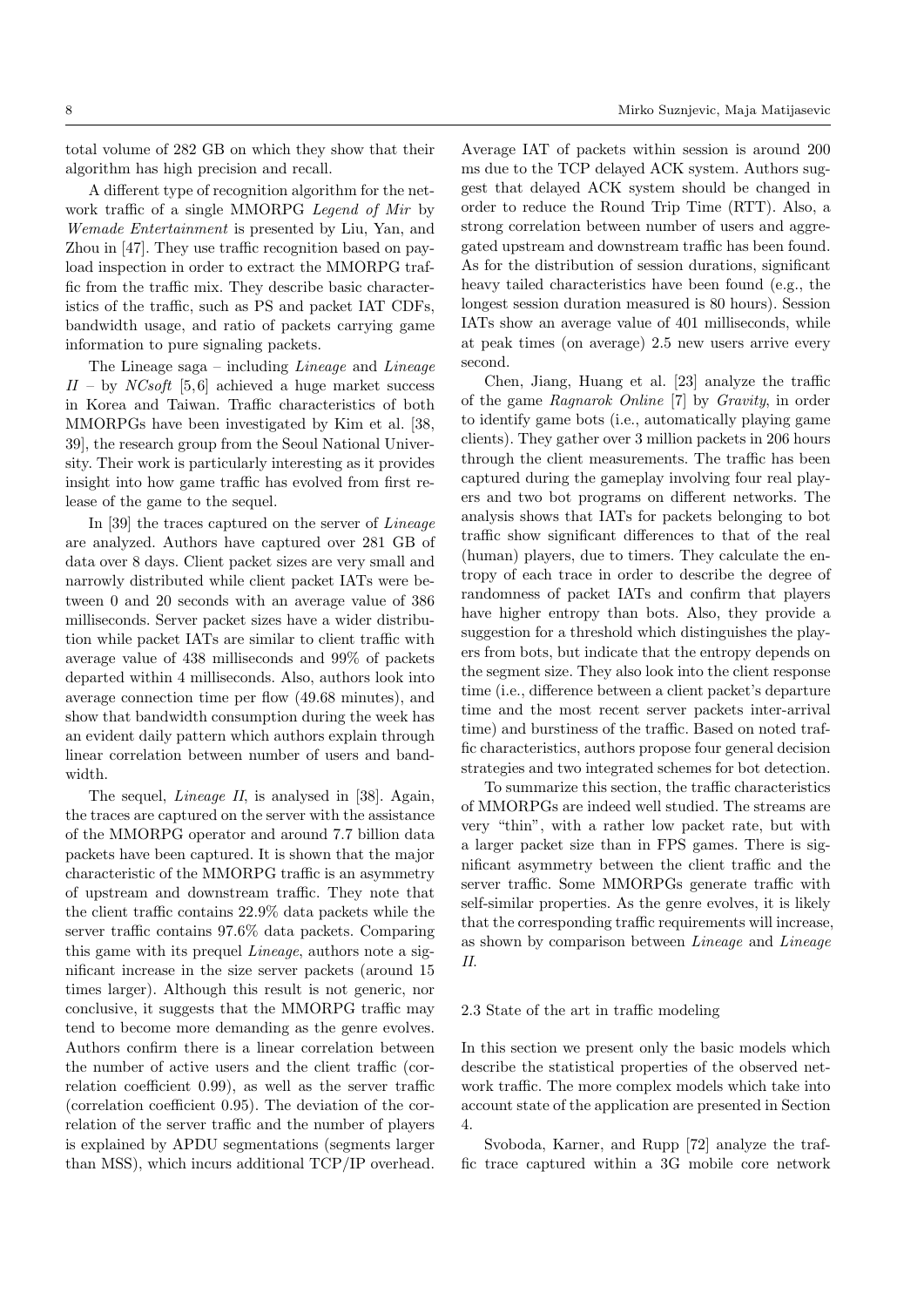| Game            |                                              | Packet size                          | Packet IAT                                  | Source                                      |                 |
|-----------------|----------------------------------------------|--------------------------------------|---------------------------------------------|---------------------------------------------|-----------------|
|                 | Client                                       | Server                               | Client                                      | Server                                      |                 |
| World of Legend | deterministic                                | 2 deterministic $+$<br>Extreme Value | Extreme Value                               | Sum of two Extreme<br>Value                 | [85]            |
| Lineage         | N/A                                          | Power Lognormal                      | N/A                                         | Extreme Value                               | $\overline{39}$ |
| <b>WoW</b>      | $3$ deterministic $+$<br>Generalized Extreme | N/A                                  | 2 deterministic $+$<br>Normal               | N/A                                         | [65]            |
| <b>WoW</b>      | deterministic                                | Weibull                              | Joint distribution of<br>3 random variables | Joint distribution of<br>3 random variables | $[72]$          |

Table 3: Statistical distributions applied in traffic models

and note that the significant part of traffic is coming through port TCP:3724, a well-known port for WoW. They establish that WoW is among top 10 TCP based services in the monitored network and that it constitutes 1% of all TCP based traffic. Also, they perform measurements and capture a trace of two groups consisting of five WoW clients connected to an ADSL line. Analysis at packet level shows that the packet size in the downlink direction is quite smooth and can be modeled with a Weibull distribution, while the uplink packet sizes have large discrete steps. They note that the high number of transmitted packets are ACK packets carrying no application data. Inter-arrival time was modeled by a joint distribution of three variables. Authors state that the modeled traffic conforms well to the original traffic in terms of the bandwidth CDF, but that the original burstiness of the traffic was not captured well.

Shin et al. compare their transformational modeling procedures to standard modeling techniques [65]. To model the traffic of WoW through standard techniques, they use a complex mixture modeling in order to prove that their approach can provide better results than very complex models.

Wu, Huang, and Zhang model the traffic of a one of the most popular MMORPGs in China – World of Legend [11] from Shanda corporation [85]. Their model is based on a trace obtained on a client accessing the game through a mobile GPRS access network. The trace consists of 7 traces of 90 minutes each.

Previously described work by Kim et al. [39] also presents the traffic models of Lineage. It should be noted that the authors do not state whether their models are for the client, the server, or the aggregated traffic (we assume it is for server traffic, based on its characteristics).

Distributions used for the listed models are summarized in Table 3. Client packet sizes have deterministic values, while other aspects of the traffic are modeled with continuous distributions.

## 2.4 Transport protocol issues for MMORPGs

As MMORPGs are complex applications which, depending on the situation, require timely delivery of data packets and/or reliable packet delivery, there is an ongoing discussion about the suitability of current transport protocols for MMORPGs. Also, there are some research efforts aimed at the design of new protocols suited for MMORPGs, which we describe later in this section.

Using the same 55 TB trace evaluated in [21], Chen et al. evaluate the TCP performance for MMORPGs [19]. They try to find out which transport protocol should be used for online games: TCP, UDP, or some other protocol. Based on the characteristics of the traffic such as: tiny packets, low packet rate, applicationlimited traffic generation, and bidirectional traffic, they claim that TCP is not a suitable protocol for MMORPGs. As TCP was originally designed for networklimited bulk data transfers, it does not adapt well to the requirements of MMORPGs. For instance, the TCP's fast retransmit mechanism is highly ineffective, as only 0.8% of all dropped packets are detected by the fast retransmit mechanism. As the packet rate is slow in MMORPGs and the packet inter-sending time can be longer than the retransmission timeout (RTO), TCP assumes that connection is idle and unnecessarily resets the size of the congestion window. Tiny packets that MMORPGs send also cause a high signaling overhead (46% of the overall bandwidth used). In the end, the authors present the following guidelines for designing a more efficient protocol for online games:

- Support for both reliable and unreliable delivery
- Support for both in-order and out-of-order delivery
- Accumulative delivery
- Multiple streams
- Coordinated congestion control

In further analysis of the trace, the authors provide the basic guidelines for a design of a transport protocol for MMORPGs [84]. They design the following transporting options: multi-streaming which enables separate streams for different types of game messages;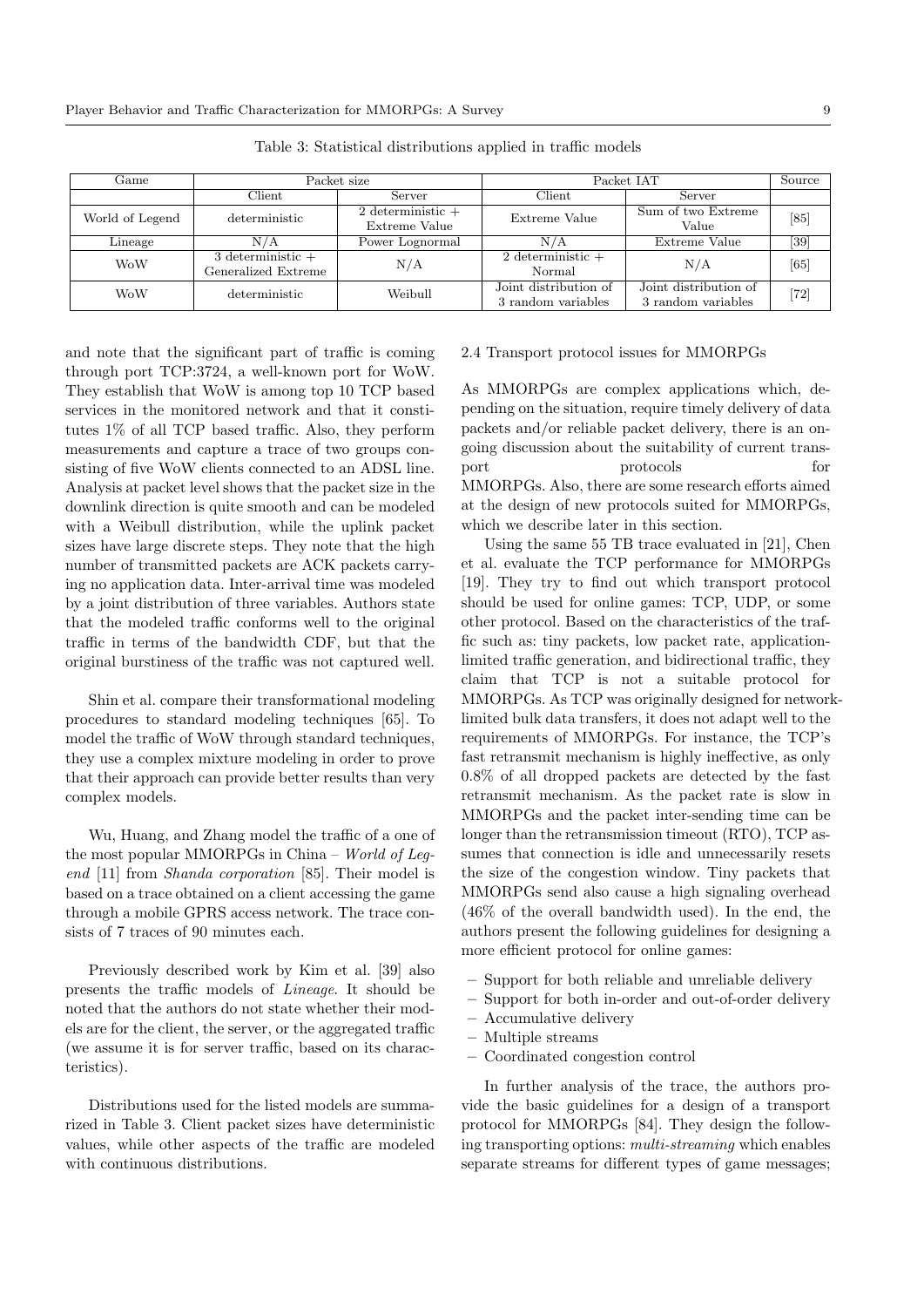optional ordering which allows certain messages to be processed as soon as they are received without being buffered if the preceding messages have not yet arrived; optional reliability - the messages which do not require reliable transmission and can be ignored. In order to compare their new approach with existing transport protocols (TCP, UDP, DCCP, and SCTP), they conduct network simulations with a real-life game trace from the game Angel's Love. The comparison shows that the proposed strategies can effectively raise the level of game satisfaction among players through significantly reducing end-to-end delay and jitter. The main problem is that it is necessary to identify game packets according to the type of content.

Griwodz and Halorsen [32] analyze a 1-hour long network trace of an MMORPG Anarchy Online [1] made available to them by the game provider Funcom. They show that while single TCP streams are thin, the server link can be carrying hundreds or thousands of concurrent streams which together may cause congestion without reducing the sending rate. Authors claim that using TCP does not have to be slower than using UDP, as the send buffer is usually empty and an event may be sent immediately. Repeated timeouts ruin the game experience because the number of in-flight packets is so small that fast retransmission due to multiple duplicate acknowledgments is very rare. They tested multiple TCP implementations and found little effect on the performance of a MMORPG, but were able to get better results with modifying Linux kernel with a new calculation for the value of the retransmission timeout (RTO). The QoS gain from this method has been shown to be significant when there is need for a higher number of retransmissions (i.e., the lag experienced by the player due to repeated packet loss is reduced). Authors suggest introducing a proxy server as many clients share a network path in order to reduce the load on the server up to 40% and reduce maximal and overall latency to the clients (due to a lower loss and fewer retransmission, as introducing proxies always causes the increase of latency).

To summarize, it is evident that the current transport protocols (TCP, UDP, DCCP, and SCTP) are not particularly suitable for MMORPGs, due to the characteristics of game traffic. The TCP mechanisms such as delayed acknowledgment and Nagle's algorithm deteriorate the performance of MMORPGs, as does the TCP's congestion control mechanism. The design of a new transport protocol for MMORPGs is still an open research issue. Reliable, in-order packet delivery over UDP has been designed by  $ENet$  for an FPS [10], but to the best of our knowledge there are no studies regarding ENet's performance for MMORPGs.

#### 3 Player behavior and session characteristics

Understanding player behavior is essential for several key aspects of the MMORPGs such as planning and developing better architectures for virtual worlds, predicting game life-span and players disinterest in the game, scalability solutions in order to avoid server saturation leading to heavy degradation of QoS and even unavailability of the certain areas of the virtual world. In this section we present the current research efforts regarding session characteristics.

### 3.1 Measurement methodology and characteristics

In this section we describe behavioral datasets obtained through various measurement procedures, found in literature. The datasets are grouped according to the method by which they were obtained. Four methods for measuring player behavior have been identified, as follows: 1) extracting the behavioral data from the network trace, 2) polling measurements from the client by using game mechanisms, 3) proprietary logs obtained in cooperation with the game operator, and 4) measurements on players' computers.

In Table 4 we present the datasets we are aware of, with key information, such as type of the measurement, duration, dataset size, etc. We find these datasets to be of top importance to new researchers in the field, allowing them to avoid long and demanding measurement procedures, and be able to perform own analysis and validate models on existing datasets.

We start by listing and explaining the most relevant player behavior and session related characteristics, namely, the session duration, the number of active players, the spatial distribution of players in the virtual world, the movement of players, and the long term analysis. We summarize which characteristics are studied in which reference(s) in Table 5.

#### 3.1.1 Session duration

In MMORPGs, a session may be loosely defined as a period of time devoted to gaming activity. A session duration (length) is usually defined in one of the two different ways: 1) as a time interval between log in and log out of a specific character, and 2) as a total time spent playing, i.e., the time interval between starting a game and exiting from it. For the purposes of this paper, we refer to these types of session as the "character session" and the "player session", respectively. For character sessions, the session length can be measured based on character's availability in the virtual world. A number of authors have measured this type of session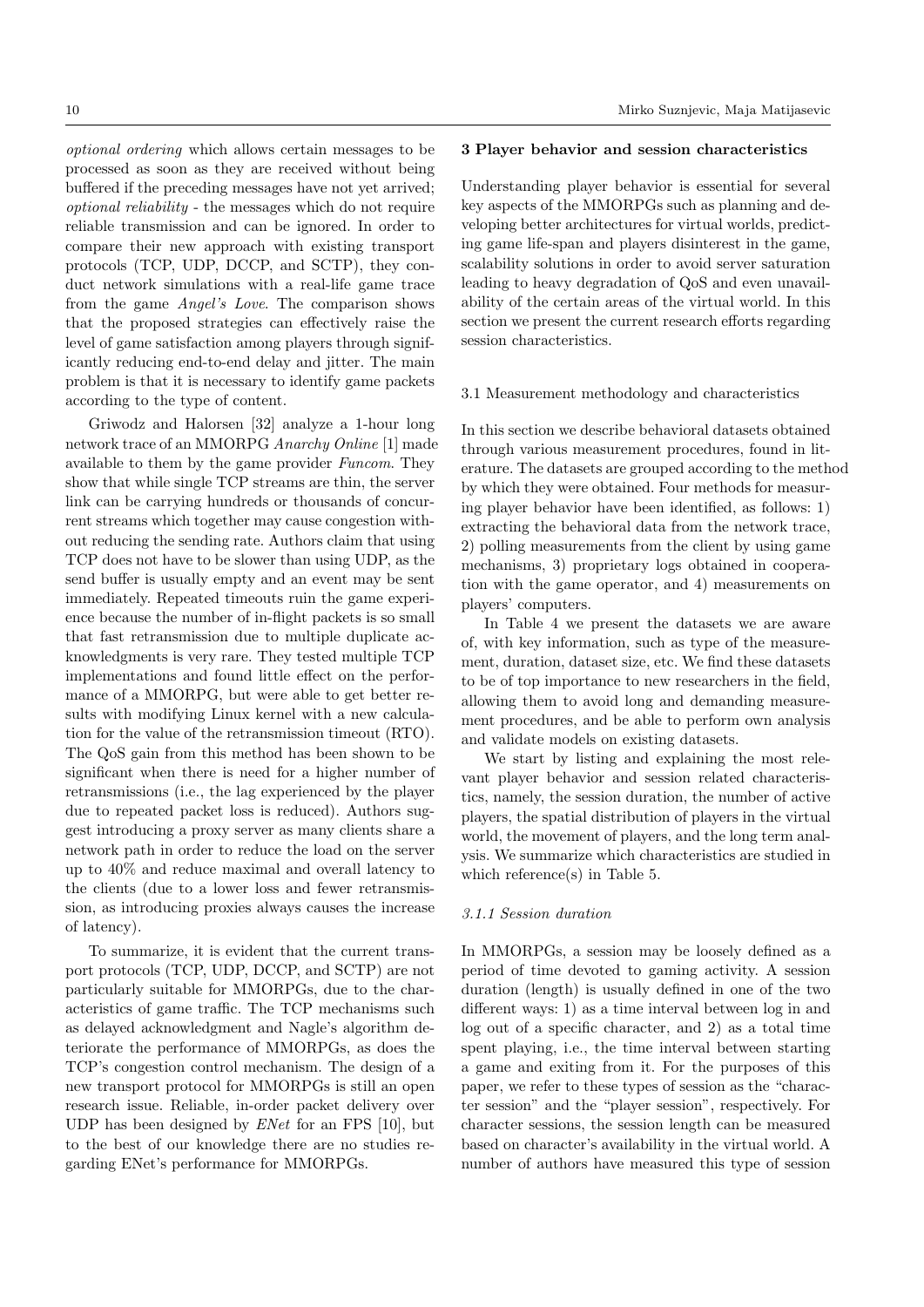| Game                        | Measurements<br>duration               | Measurements<br>point | Dataset size                                                                        | Dataset type                                                                     | Source          |
|-----------------------------|----------------------------------------|-----------------------|-------------------------------------------------------------------------------------|----------------------------------------------------------------------------------|-----------------|
| ShenZhou<br>Online          | 20 hours                               | Server                | 1356 million packets (55 TB)                                                        | Network traffic trace                                                            | $[20 - 22, 24]$ |
| <b>EVE</b> Online           | $\sim$ 3 years                         | Server                | 67060901 sessions                                                                   | Session log                                                                      | $[29]$          |
| <b>WoW</b>                  | $\sim$ 5 weeks                         | Client                | $\sim$ 3300 snapshots of active<br>players                                          | Player log                                                                       | [61]            |
| WoW,<br>Warhammer<br>Online | 4 months<br>$(WoW)$ , 2<br>weeks (WaR) | Client                | 115000 players and 75000<br>session with tracked<br>movement                        | Player log                                                                       | [60]            |
| <b>WoW</b>                  | 5 months                               | Client                | $\sim$ 20500 snapshots of active<br>players, $\sim$ 15000 snapshots of<br>locations | Player log, location log                                                         | $[87]$          |
| <b>WoW</b>                  | 664 days                               | Client                | $\sim$ 95500 snapshots of active<br>players                                         | Player log                                                                       | $[75]$          |
| <b>WoW</b>                  | $273 \text{ days}$                     | Client                | $\sim$ 39000 snapshots of active<br>players                                         | Player log                                                                       | [44]            |
| <b>WoW</b>                  | $1107$ days                            | Client                | 138084 snapshots of active<br>players                                               | Player log                                                                       | $[45]$          |
| <b>WoW</b>                  | $\sqrt{20 \text{ hours} + 1}$<br>week  | Client and<br>Network | 1000 players observed                                                               | Network traffic trace                                                            | $[72]$          |
| <b>WoW</b>                  | $1.5$ months                           | Client                | 2753 character sessions                                                             | Player activity log                                                              | [67]            |
| <b>WoW</b>                  | 1.5 months                             | Client                | 11775 character sessions<br>$(5872)$ player sessions)                               | Player activity log                                                              | [66]            |
| <b>WoW</b>                  | N/A                                    | Client                | 129372 observed players                                                             | Player log                                                                       | $[28]$          |
| EverQuest II                | 8 months                               | Server                | N/A                                                                                 | Timestamps of task<br>completion, quests played,<br>points received by the users | [36]            |
| Rockymud                    | 12 months                              | Server                | 556 avatars                                                                         | Timestamps of user log-on,<br>log-out, and movement                              | [41]            |
| Second Life                 | $1 \mathrm{day}$                       | Client                | $\sim$ 165000 avatars                                                               | Network traffic trace                                                            | [46]            |
| Runescape                   | 6 months                               | Client                | 11000 data samples of server<br>load                                                | Snapshots of number of<br>players for each server group                          | $[53]$          |
| Second Life                 | 28 days                                | $C$ lient             | 17573 covered regions                                                               | Crawler log                                                                      | [77, 78]        |

Table 4: MMORPG player behavior datasets

length [44, 45, 75, 87]. Those measurements usually use a script, commonly called an add-on, which runs within the MMORPG client, and enables the client to poll all active characters in the virtual world. In this manner, data can be gathered with relative ease, as the only thing needed for this measurements is one computer running the game and the said script.

For player sessions, it should be noted that a player can have and use multiple characters, so the player and character session lengths are not the same. A player usually has one "main character" and several "alternative characters", commonly referred to as "alts". As one player session typically comprises several character sessions, measurement results describing player sessions differ from those describing character sessions. Player sessions may be measured in two ways, either by capturing the network traffic and extracting the data about the player sessions from the trace [37, 72], or, by measuring the session length by deploying add-ons on players' computers [66].

Due to lack of uniform session definition and the diversity of measuring techniques, reports on session length measurements found in literature tend to differ

significantly, even for the same game. Figure 2 clearly illustrates this by showing the reported session length results referring to the same game (i.e., WoW). The shortest overall session duration is reported in [67], by measuring character session length with 1 minute pre-



Fig. 2: Differences in session length distributions for character sessions and player sessions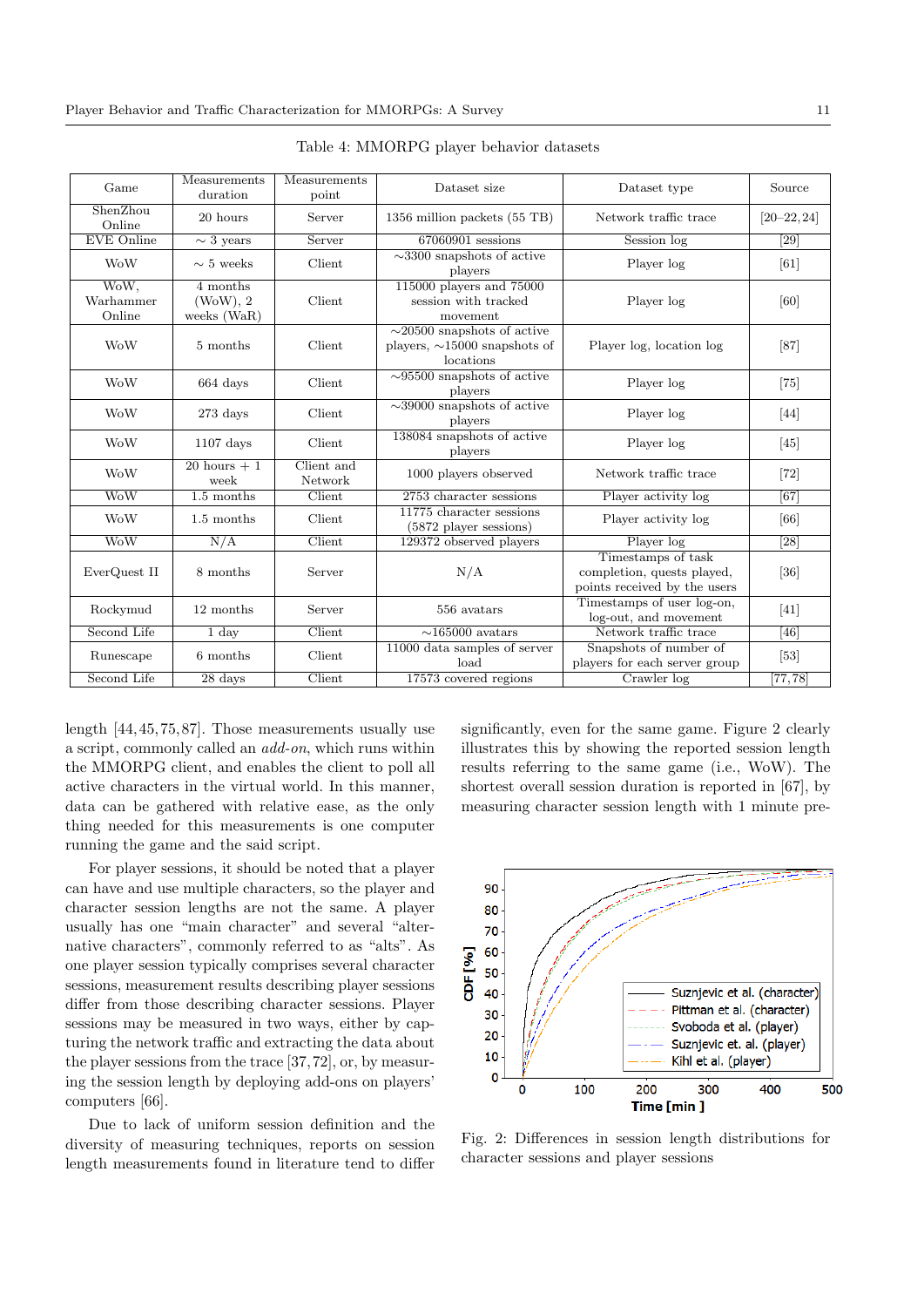| Game                             | Session<br>duration | Player<br>load           | Spatial<br>distribution | Player<br>movement | Long term<br>analysis | Additional parameters                                                                                                                            | Source            |
|----------------------------------|---------------------|--------------------------|-------------------------|--------------------|-----------------------|--------------------------------------------------------------------------------------------------------------------------------------------------|-------------------|
| ShenZhou<br>Online               | Player              |                          | $^{+}$                  |                    |                       | Duration of map sessions, IATs of<br>game and map sessions                                                                                       | $[20-22,$<br>24]  |
| <b>EVE</b><br>Online             | Character           | $^{+}$                   |                         |                    | $^{+}$                | Impact of updates on player growth<br>and amount of time spent playing                                                                           | $[29]$            |
| <b>WoW</b>                       | Character           | $+$                      | $^{+}$                  | $+$                |                       | Identifying four facets for a<br>complete behavioral model                                                                                       | [61]              |
| WoW,<br>Warham-<br>mer<br>Online | Character           | $^{+}$                   | $^{+}$                  | $^{+}$             | $^+$                  | Behavioral model – session length:<br>Weibull, player distribution (per<br>zone): Weibull, movement: linear<br>equations, time in zones: Weibull | [60]              |
| WoW                              | Character           | $+$                      |                         |                    |                       | Player load observed in the 3 zone<br>types: questing, transit, and city,<br>availability, OFF period analysis                                   | $[87]$            |
| <b>WoW</b>                       | Character           | $^{+}$                   |                         |                    | $^{+}$                | Prediction of long term behavior,<br>ON and OFF periods analysis                                                                                 | $[75]$            |
| WoW                              |                     | $+$                      |                         |                    |                       | Server zone based consolidation<br>strategy proposed                                                                                             | $[44]$            |
| WoW                              | Character           | $^{+}$                   |                         |                    |                       | Daily session count, daily play time                                                                                                             | [45]              |
| WoW                              | Player              | $\overline{\phantom{a}}$ |                         |                    |                       | Session length: Weibull                                                                                                                          | $\overline{[72]}$ |
| <b>WoW</b>                       | Character           |                          |                         |                    |                       | Definition of user action categories,<br>session composition, action specific<br>segment duration                                                | [67]              |
| <b>WoW</b>                       | Player              |                          |                         |                    |                       | Measuring of written and voice<br>communication in game                                                                                          | [66]              |
| EverQuest<br>$\mathbf{H}$        | Character           |                          |                         |                    | $^{+}$                | Algorithm for player churn<br>prediction                                                                                                         | $[36]$            |
| Rockymud                         | Player              | $+$                      | $^{+}$                  | $^{+}$             | $\sim$                | User behavior model, session IAT                                                                                                                 | $\overline{[41]}$ |
| Second<br>Life                   |                     | $+$                      | $^{+}$                  | $^{+}$             |                       | Arrival and departure rates,<br>meeting characteristics                                                                                          | $[46]$            |
| Second<br>Life                   |                     | $+$                      | $^{+}$                  | $+$                |                       | Meeting characteristics, regional<br>analysis, user generated objects                                                                            | [77, 78]          |
| Runescape                        |                     | $^{+}$                   |                         |                    |                       | Regional analysis, three types of<br>player interaction                                                                                          | $[53]$            |

Table 5: Session duration and player behavior characteristics in various studies of player behavior

cision (30% of the sessions reported were shorter than 5 minutes). Character session lengths are also reported in [60], using a 15-minute sample time, while in [72] player sessions are examined, based on a traffic trace captured in a mobile 3G network, in which sessions in general tend to be shorter than in wired networks. In [66] player sessions with 1-second measurement precision and additional parsing to ignore disconnecting are reported. Player session length based on the results of traffic measurements in a wired access network are reported in [37].

## 3.1.2 Number of active players

The number of active players in a virtual world (i.e., player load) of a MMORPG can vary significantly based on the time of the day and the day of the week. Server's computational load and the network load (in terms of number of packets per second and bandwidth usage) depend very much on the number of active players. Depending on the architecture of the virtual world, the number of players may vary. In "sharded" systems, in which the virtual world is replicated on multiple shards and the players on a specific shard can not interact with

the players on other shards (e.g., WoW)), the number of active players is typically in the range of several thousand. On single shard systems (e.g., EVE Online), all players are located in one virtual world and the number of players is measured in tens of thousands. Player load patterns are usually reported for a specified time frame, for example, hourly, weekly, monthly and yearly. Hourly patterns are usually observed to analyze the number of players over the 24 hours in the day, daily patterns to capture the trends with respect to day of the week, and so on. As shown in Figure 3, created by using the data extracted from the dataset by Lee et al. [45], in addition to having a prominent hourly pattern, also displays a daily pattern. Two groups may be observed, weekdays and weekend. Weekdays have a very similar number of users playing on all days except Thursdays (which appears to be the weekly maintenance day on the monitored server). Maintenance day means that virtual world goes off-line, which means there are no active players in that period. Saturdays and Sundays have significantly many more players, especially during the day, which is expected based on, in general, higher availability of an average player during the weekend.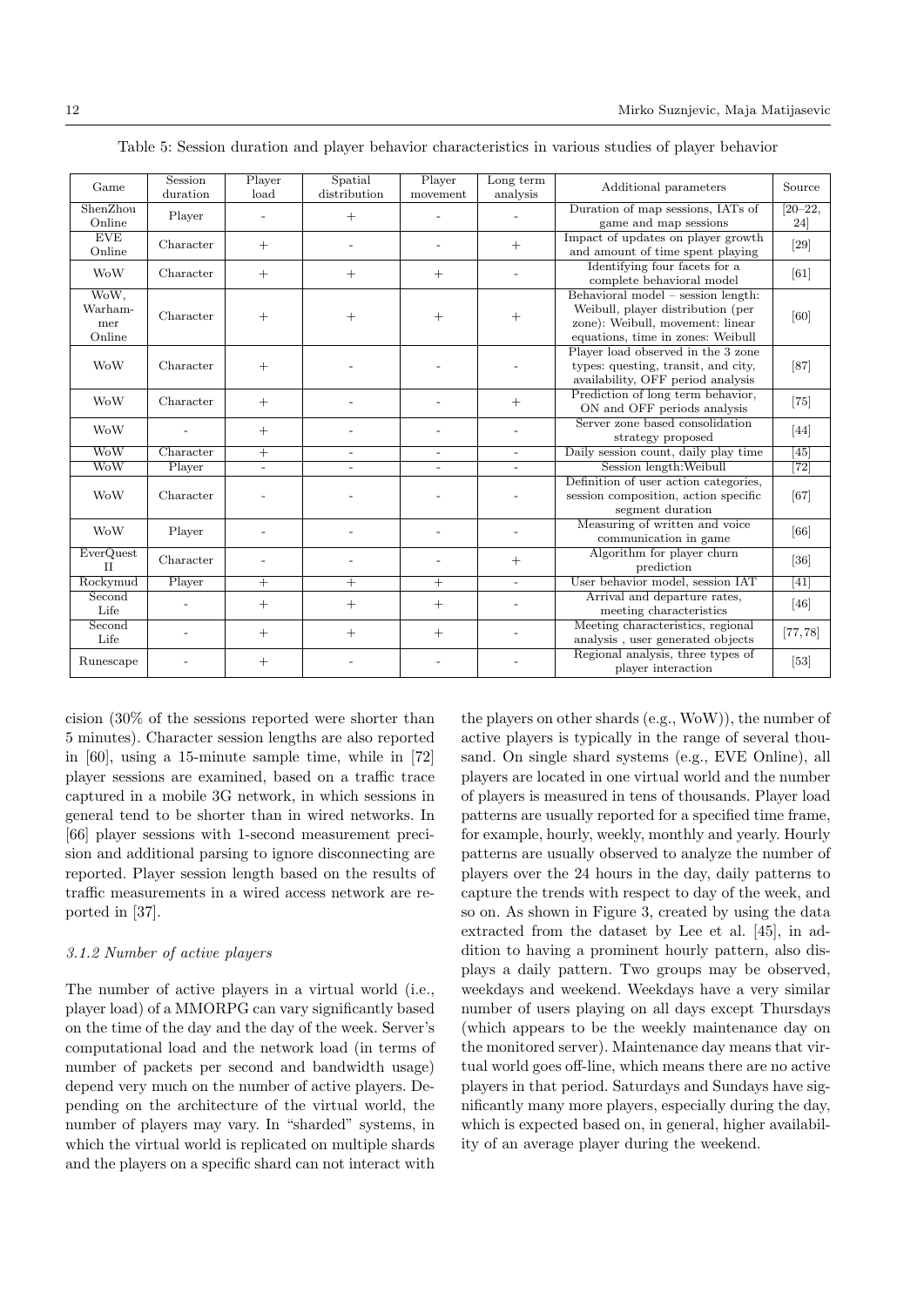#### 3.1.3 Spatial distribution of players in the virtual world

Virtual worlds of MMORPGs can be very large in terms of virtual space (e.g., estimated size of virtual world of WoW is around 100 square kilometers without virtual space added in expansion packs [80], while Lord of the Rings Online is estimated to have 50 square kilometers of virtual space [48]). Thus, it is very important to understand the spatial distribution of the users in order to assign a corresponding amount of computational power for specific parts of the virtual world. Examples of avatar's spatial distribution in the virtual world are shown in Figure 4. Pittman and GauthierDickey have established that players are not uniformly distributed within the virtual world [61], but that there are "hot spots" in which there are many concurrent players, while in other parts the virtual world can be almost "deserted".

## 3.1.4 Movement of players

Movement of the players in the virtual world is often characterized by the number of visited zones in one session, and the time a character has spent in a specific zone [60]. Zones are geographical partitions of the virtual world which are processed by separate servers or server resources. Miller and Crowcroft focus on smaller scale and model the player movement patterns in a specific zone [51], [50]. Player movement information matters for evaluating geometric routing schemes, some P2P architecture performance is heavily dependent on player distribution, dynamics, and density of the avatars [14, 76].

## 3.1.5 Long term analysis

By long term analysis we mean tracking players for a longer period of time, like months and years, in order to



Fig. 3: Number of active players across days of the week extracted from dataset by Lee et al. [45]



Fig. 4: Types of avatar spatial distribution

examine and predict subscription dynamics. Long term analysis of player behavior is a key to understanding and estimating player churn (i.e., when will a player stop playing the game). Such analysis typically requires access to game provider's logs.

#### 3.2 Behavior analysis based on network traffic traces

In this section we present the results regarding player behavior extracted from network traffic traces. By inspecting network traffic it is possible to identify player load, player session length, impact of network characteristics on players' behavior, etc. The downside of this approach is that it is difficult to identify specific players and their return to the service which makes player specific analysis complicated.

Session characteristics of the ShenZhou Online have been extracted from a 55 TB network traffic trace captured at the server, and reported in a number of papers [21, 22, 24]. In [21] authors, apart from the previously described very detailed traffic analysis, examine two types of sessions: (1) map session which is defined as the time period in which the character stays within a particular map area; and (2) game session which is defined as the period in which a player remains in the game. Game session duration is heavy tailed and session arrival process can be modeled as a homogeneous Poisson process (HPP) within 1-hour intervals. Time of day has significant impact on session inter-arrival times. On the other hand, map session arrivals can not be modeled as such, which is, according to authors, an effect of the team play – as players tend to cross the boundaries of the maps together. Regarding player behavior, authors state that clustering nature of player actions (i.e., issuing commands from the players tends to be successive and in bursts) have major impact on the ACF function of the packet IATs. Furthermore, authors state that the diversity of user behavior makes it difficult to define a "typical player", which makes modeling user behavior and source traffic of MMORPGs especially challenging. Chen et al. examine the relationship between network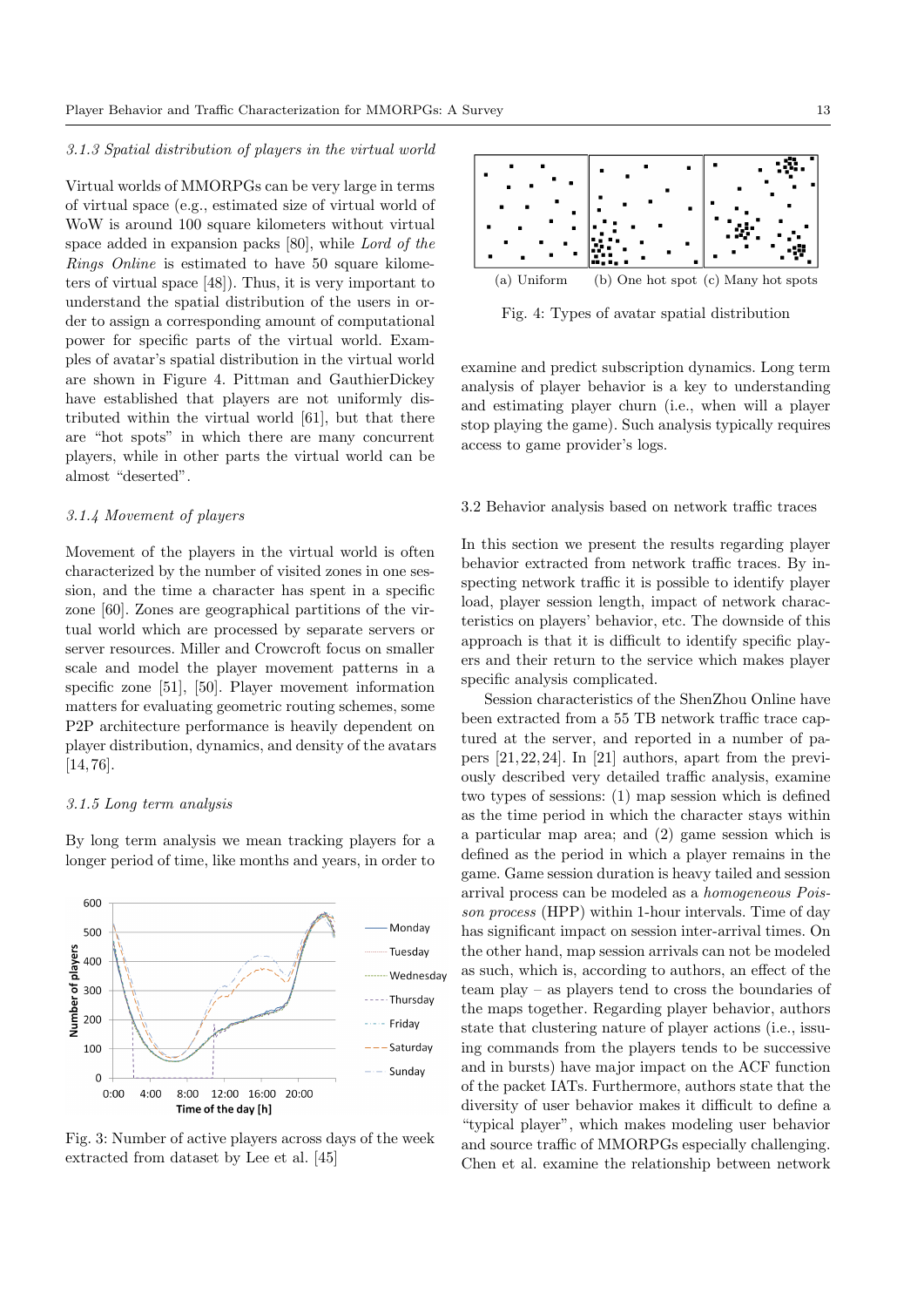QoS and session times using the survival analysis [22]. They determine that both the network delay and the network loss significantly affect players' willingness to continue the game (or not). Also, they have determined that delay jitter is more important than absolute delay in terms of playing time. Quantitatively they have determined the degree of player intolerance to the minimum RTT, RTT jitter, client loss rate, and server loss rate, to be in the proportion of 1:2:11:6. Specifically, a player's decision to leave a game due to unfavorable network conditions is based on the following levels of intolerance: minimum RTT 5%, RTT jitter 10%, client packet loss 55%, server packet loss 30%. In [20] Chen, Huang, and Lei test whether network game players are as sensitive to the network quality as they claim to be (often complaining about high "ping times" or "lags"). They confirm the relationship between network QoS and the game playing time which could serve as a measure of satisfaction of the players.

While this survey is focused on MMORPGs, we also present a few studies that focus on online collaborative virtual environments (CVEs). We take Second Life (SL) by Linden Labs [8] as an example because it is currently one of the most popular social 3D virtual worlds. It should be noted, however, that CVEs and MMORPGs differ significantly, in that in CVEs there are no game mechanics, rules, and predefined goals as in games, and the focus is on the community and content creation. The concept of SL is that players can explore, interact, and – most importantly – change the content of the virtual world. The fact that players can add new 3D objects into the virtual world has major impact on the way the world functions, and naturally, on the network traffic generated. As shown in Figure 5, the traffic demands of SL are far higher than for MMORPGs, as well as other game types. Data for this figure has been extracted from [40] for Warcraft III (RTS), Madden NFL (Sports), Unreal Tournament (FPS), and from [72]) for WoW. Due to the higher network demands, it is especially interesting to see the impact of player behavior on network characteristics in SL.

Liang et al. [46] study the behavior of users in SL. Their trace comprises the network traffic captured on a client running a bot for SL, which visited the designated areas of the virtual world. Information about other avatars in the region visited by the bot can be obtained by parsing the network traffic trace (i.e., from server side updates). The authors note that islands in the SL virtual world have variable numbers of avatars present. They examine session behavior (population over time, arrivals and departures, stay time, and returning to same island), mobility of users (number of visits, average speed in a cell, and average pause time), and



Fig. 5: Bandwidth usage of games of different genres

contact patterns (meeting duration, meeting stability, and average meeting size). They suggest new mobility models, and improvements for load balancing and zone partitioning.

### 3.3 Analysis of game provider's logs

The analysis of game provider's logs can yield the most reliable and in-depth results, provided there is a cooperation between the researchers and the game providers. Long term analysis can provide valuable results to game providers, as it can be used to estimate and/or predict player churn and find its causes. Stopping or slowing churn has a direct impact on the game provider's revenue. This is why most studies of game provider's logs include some aspects of long term analysis.

Feng, Brandt and Saha [29] have performed a long term study of a popular space combat MMORPG EVE Online on a complete session log of EVE since its launch. Their aim has been to determine whether (and how) the MMORPG workload and individual players are predictable. The measurements, taken over a 3-years' time, show a significant increase of concurrent player population in EVE. Authors discover that workload displays significant hourly and daily patterns, with regular hourly and daily peaks. Observation of a player joining and quitting the game has shown that joining and quitting are highly correlated, meaning that most of the players try the game for a short while before quitting, as the game does not interest them enough to play for a longer period. Player churn increases strongly as the game is maturing, meaning that new players joining are much more likely to stop playing. Also, by examining session times authors prove that there are ways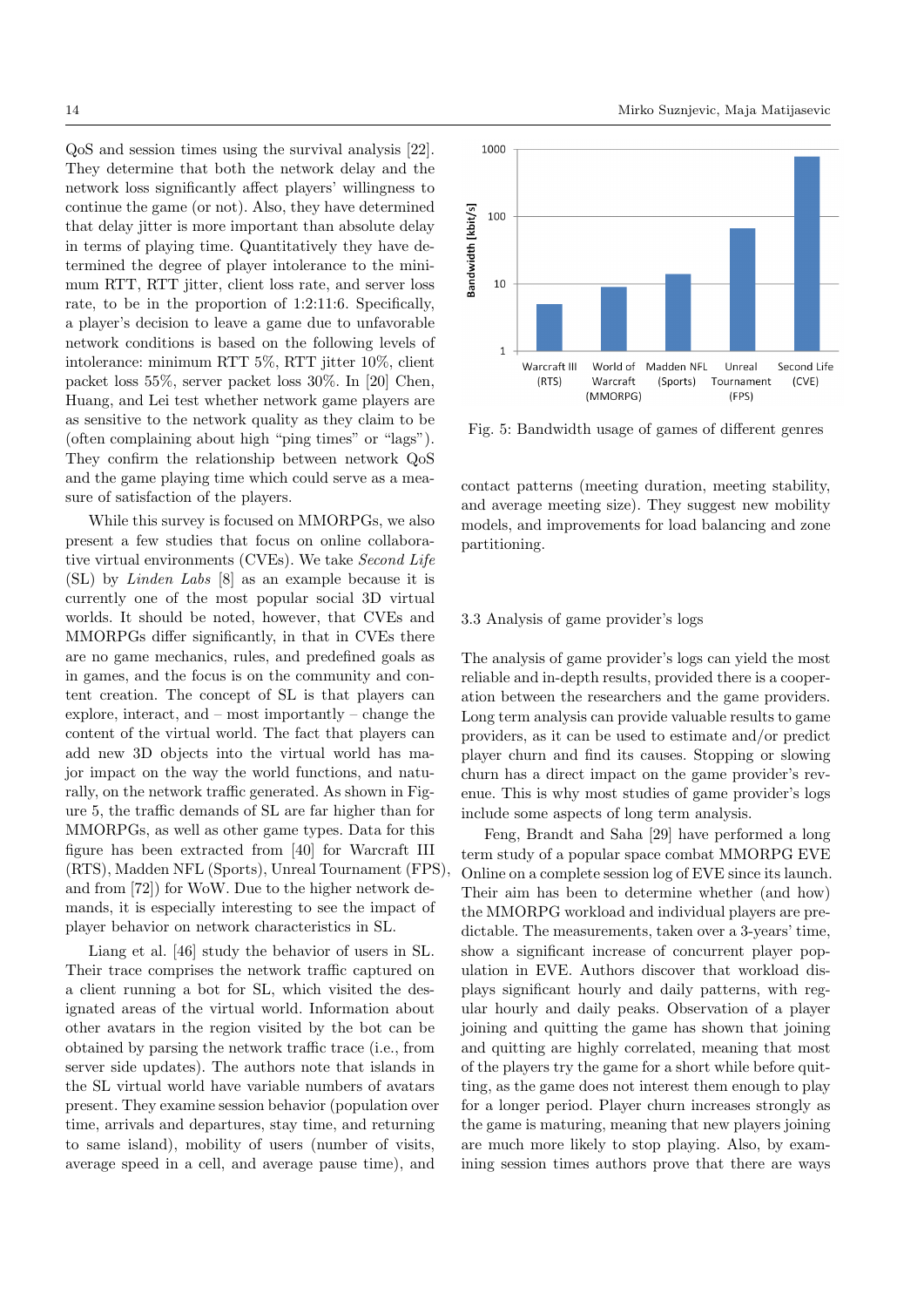to determine whether the player would soon quit the game by examining intersession times.

Kawale, Pal and Srivastava [36] analyze the dataset of the MMORPG EverQuestII (EQ2) provided by the game publisher Sony Online Corporation. The dataset consists of "complete experience data" of all players over an 8-month period, from January to August 2006. Specifically, it comprises data regarding when users completed a task, quest, and received points, so information on which players played together can be extracted. Also, the dataset contains the list of all EQ2 players that unsubscribed in months August, September, and October. Authors aim to predict the churn, i.e. the number of players who would leave the game, based on player engagement estimation, which they evaluate using session length and session time. They evaluate three models for predicting player churn: 1) simple diffusion model, 2) classification based on network and player engagement, and 3) modified diffusion model. Results suggest that modified diffusion model for the social influence on the player, which takes into account player engagement, based on activity patters performs the best.

Kwok and Yeung [41] model the user behavior of Rockymud, based on the measurements taken during 12 months. Rockymud is a game in which avatars can change location between rooms comprising the virtual world (it comprises 10,000 rooms). User behavior is described through several parameters: probabilities of moving between specific rooms (modeled as a Markov chain), residence time in rooms (modeled by Pearson distribution with various parameters for different rooms), IAT between arrival of new users (modeled by exponential distribution), and session length (modeled by Pareto distribution).

## 3.4 Analysis based on client polling

The principle behind client polling measurement is to use application specific capabilities of clients in order to obtain more information regarding the state of the virtual world. In WoW, this method is based on using the /who command through the WoW interface, which returns the list of players currently online with some additional information (e.g., zone in the virtual world the players are currently in, level of the players, etc.). This is a very easy and non intrusive way for collecting a relatively large amount of player behavior data and it is often applied in a number of research publications which we briefly describe here.

Pittman and GauthierDickey [61] study virtual populations and their behaviors in WoW over a time period of 5 weeks. The polling is performed every 15 minutes. Four facets needed for a complete player behavior model are identified: 1) population changes over time, 2) arrival rates and session duration of players, 3) spatial distribution of players over the virtual world, and 4) movements of players over time. They confirm the existence of the hourly and also daily patterns of the number of concurrent users. The difference in the number of players in a daily pattern is shown to be almost five-fold. As for the session lengths, they confirm that most of the sessions are very short lived: 50% of the sessions were less than 10 minutes long, while 90% of the sessions were less than 200 minutes long. The spatial distribution of players in the virtual world proves to be following a power-law distribution, with most of the players visiting six or fewer zones, and 40% of the players staying within only one zone. Artificial workloads using uniform distribution of the players differ significantly from the situation which is observed in their measurements. In their following work [60], they develop behavior models for WoW and Warhammer Online (WaR) by Mythic Entertainment [83]. In that work, they prove that two MMORPGs with different play styles can be modeled by using a unified set of functions. The modeling is based on traces gathered for 4 months for WoW and for 2 weeks for WaR. The dataset comprises 75,000 sessions in which movement was tracked, and 115,000 individual characters. Their full behavioral model consists of modeling session lengths (Weibull distribution), player distribution through zones (Weibull distribution), number of zones visited related to session lengths (linear dependence), time spent in zones (Weibull distribution), and player movement (Log-normal distribution).

Zhuang et al. [87] perform an extensive study of WoW by monitoring the behavior of over 1000 players over a course of 5 months. The frequency of polling used is once every 5 minutes. Regarding the player count, they determine an existence of an hourly pattern, but they do not find that there is a significantly higher number of players that enter the virtual world on weekends than on weekdays. Authors determine a median of 50 minutes for the session length, with the longest session lasting around 12 hours. Longer sessions begin in the evening and the night, while much shorter sessions begin in the morning. Downtime shows a daily pattern, and median of 179.38 minutes, which is remarkable, because of the human daily behavior patterns such as sleep and work. Measurements show that average player availability is around 2%, which equals to 30 minutes per day. Players are highly independent, with majority of the players "going solo", or in pairs. Authors partition the virtual world zones into 3 types: Questing, Traveling, and Cities. As far as differences in specific zones are concerned, questing zones show the highest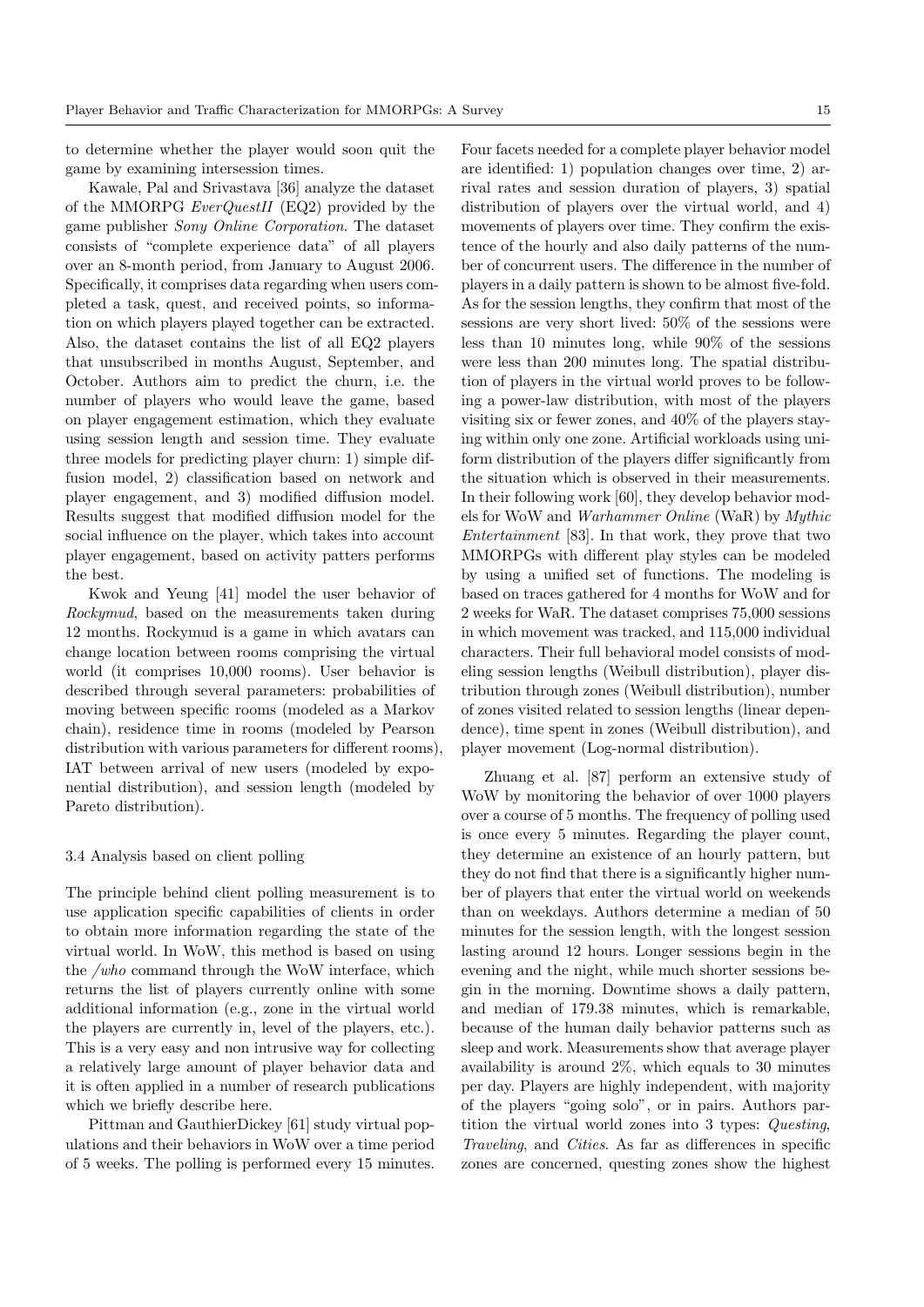average "staytime" (i.e., amount of time player spends in one zone), followed by cities, and then by traveling zones. The density of players is highly variable, as main cities have the greatest density, while questing areas have a far lower one. Also, density changes over time (i.e., newly added content typically attracts a large number of players).

Tarng, Chen, and Huang [75] analyze WoW player's game hours, on a trace sample gathered for almost two years. This dataset is the result of polling performed every 10 minutes. While authors talk about 34521 accounts observed, it should be noted that they are examining characters (i.e., one user account can have more than one character). Subscription time is modeled by using a survival function rather than estimating it through cumulative distribution function since players' subscription times are censored (spanning out of the time line of the measurements). They conclude that the game is very addictive, as 60% of the users are still observed one year after their first visit, while 50% of the users subscribe for longer than 500 days. They also analyze ON and OFF periods. The ON periods are defined as days in which a player logs into the game at least once, and the OFF periods are defined as the days in which a player does not log in. Authors note that the ON and OFF periods for around 80% of players are shorter than 5 days. A strong pattern in the number of active players is noted for the hours of the day. Also, a daily trend in player login count has been noted, but not as strong as the hourly trend. Additionally, authors try to predict player long term behavior based on their short term behavior. Short term behavior is described based on average session time, average daily session count, and average daily playtime.

Lee and Chen [44] use the same strategy for gathering the trace on which they study the hourly, daily, and weekly patterns of player numbers based on measurements from "alliance" faction on WoW server in Taiwan - "Light's Hope". They propose a zone-based server consolidation strategy which uses the number of players and spatial locality to lower the hardware requirements and energy usage. To evaluate the proposed consolidation strategy, they have performed simulations which indicate that using a dynamic hourly based policy can significantly reduce the number of required servers (i.e., around  $50\%$ ), as well as the energy consumed for both the single-game and the multiple games scenarios. In their following work, Lee and Chen present a large dataset [45] comprising measurements taken in a 1107-day period between January 2006 and January 2009, using an add-on which runs the /who command every 10 minutes on the same server in Taiwan, but on the other in-game faction – "horde". The

dataset includes the avatar's game play times and a number of attributes, such as their race, profession, current level, and in-game locations. Authors examine the patterns of player load for hours of the day, days of the week, week in the month, and monthly patterns. Strongest patterns are evident for hours in a day and daily patterns in avatar numbers are also evident (more players on weekends). Weekly and monthly differences are not that strong.

A study by Ducheneaut et al. [28] differs significantly from previous studies. Authors focus on the social aspect of a MMORPG and measure player behavior in WoW through several very specific parameters such as the time spent per level, group ratio per class, percentage of time spent in group with other players, guild membership, and loyalty. They have found out that the time required to reach a certain game level rises slowly but very regularly, which indicates that WoW is a balanced game in which the difficulty increases gradually with the possibility of progress always within reach. Players tend to choose the classes (i.e., types of characters, with specific abilities and roles) that are most "soloable", or, in other words, able to perform well on their own. Time spent in group per class indicates that players play alone if they can. Also, players who spend less time in groups gain levels faster than the players who are frequently grouped. Results show that the players' grouping time increases as they reach the level limit, as they come to the part of the game where most of the content is too hard to complete as one person, meaning that the endgame is social, but not the game as a whole. Regarding guilds (i.e., player associations in game), it has been shown that players within a guild spent more time playing than those out of the guild, which confirms the hypothesis about social pressure. Analysis of the guild structure showed that they are, in general, fairly small, with 35 members on average, and that most guilds contain a small core of people who tend to play together, while the rest of the guild is not so closely tied. This phenomenon has been recognized by the game publisher, which has systematically over the course of the game reduced the requirements for group actions. The most challenging and rewarding group based activities in the game, so called "raids" have at first been designed for 40 people, while the first game expansion reduced this requirement to 25 people, and in the next expansion further down to 10 people. Authors continue their work on studying the social behavior in MMORPGs with the emphasis on guilds [27]. They examine their structural properties such as size, demographics based on level, strength of the relationship between guild members, and guild evolution through time. Results show that, in general,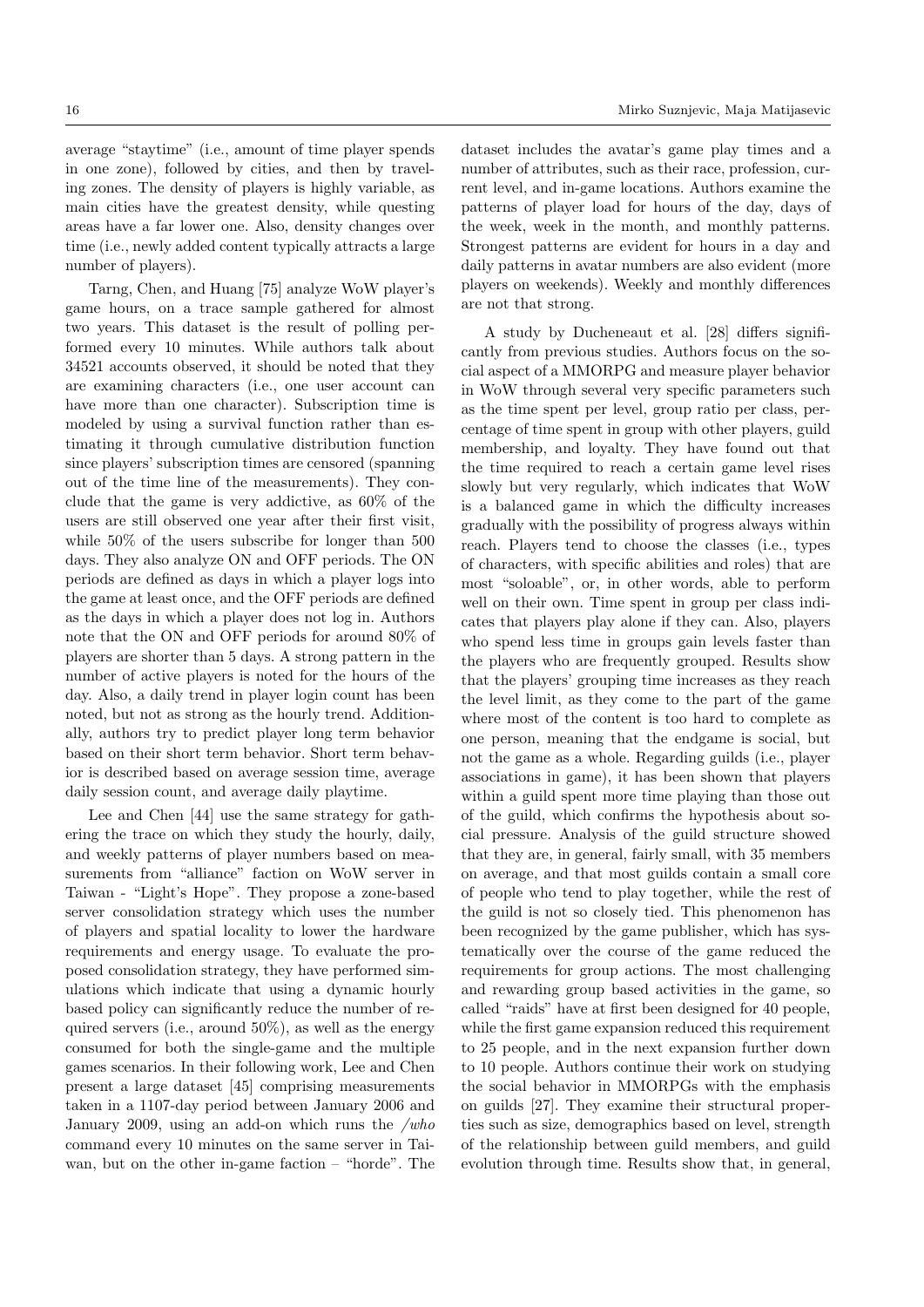the guild churn is very high, and that a guild life time is short, but also that guilds with balanced class composition and more active players tend to survive longer. Authors have also developed a social dashboard tool in order to visualize and explore guild survival metrics.

A similar concept is used in another set of studies of SL performed by Varvello et al. [77, 78]. The authors have designed several "crawlers", based on a modified client application which uses the capabilities of an avatar to gather information regarding the virtual world. These crawlers travel the SL virtual world autonomously and collect information about the statistics of the virtual world, evolution of user created object, positions of players on a map, etc. Through this technique a very high level of detail information is obtained. Authors report some very specific statistics such as region popularity, group popularity, object distribution and dynamics etc. Additionally, authors investigate Quality of Experience of SL users and find that it is rather poor and that there are significant inconsistencies between the states of the virtual world which are displayed to different users (e.g., one dynamic object can be displayed in different locations for different users).

## 3.5 Analysis based on measurements on players computers

Measurement on players' computers for gathering player information is based on add-ons for a MMORPG client. The players participating in the measurement need to agree to install the add-on and submit (usually at least partially anonymized) behavioral information. This approach is opposite from the concept of polling add-ons, which are deployed to be used on only one account which monitors all active characters. The ability to observe the player behavior in more detail, acts both as an advantage and as a disadvantage of this approach, since it is rather difficult to find players willing to participate in such research. Suznjevic, Dobrijevic, and Matijasevic apply this approach in [67] to classify the user behavior. They propose five player action categories focusing on player progression in the game (Trading, Questing, PvP Combat, Dungeons and Raiding). Six players have participated in the study over a one and a half month period, resulting in 2753 recorded player sessions. Authors measure session length, but also the percentage of time spent playing in each category during the time where a pattern in user behavior is evident. Segments of the session comprising only one action category are also measured, and it is noted that the Raiding category has the longest sessions. In the following work [66], authors measure the behavior of 104 players over one month and

a half. In addition to monitoring of player behavior in terms of previously defined action categories, authors also assess players' written communication, as well as use of Voice over IP (VoIP) communication during the game. A strong trend is observed for the hours of the day, especially for the Raiding category which is dominantly performed in the evening. A pattern is observed also in the days of the week, where Raiding is significantly less present on Fridays and Saturdays. Communication is stated to be very important to the players as players are communicating 17% of their active play time, and voice communication is used by 94% of the players. An in-depth study of using voice communication during gameplay is presented by Papp and GauthierDickey in [56]. Authors study characteristics of voice communication on a TeamSpeak server. A total of 7,749 sessions is captured and the duration of the talk spurts and silence periods is reported.

Suznjevic and Matijasevic [68] further examine the behavior of players and link it to psychological motivators for MMORPGs defined by [86]. They find that players strongly motivated by Teamwork motivational component have increased time played in Raiding, and that motivational component Relationship has a positive influence on how much players communicate while gaming.

Finally, they present the model of player behavior based on the gathered information and implement it in a player behavior simulator [70]. The model comprises several components: 1) the first order Markov chain which describes the probabilities of switching between action categories during the session, 2) homogeneous Poisson processes describing the arrivals and departures of players on one server for one hour, and, 3) models of session lengths and action specific session segment lengths. The authors have also captured hourly and daily patterns through different parameters for different times of day and days of the week.

The research regarding the player behavior has been approached from several standpoints and by using various measurement techniques. When using the results of previous works one must be aware of the advantages and limitations of each technique. Also, results regarding some well studied parameters such as session duration, need to be taken with full understanding of what is measured and how. Player behavior analysis and models are vital tools for dynamic resource allocation, which can bring significant cost reductions to game providers. While there are works regarding churn mechanism, there is a lack of more in depth analysis of player behavior and what types of behavior can be linked to players disinterest and finally, quitting the game.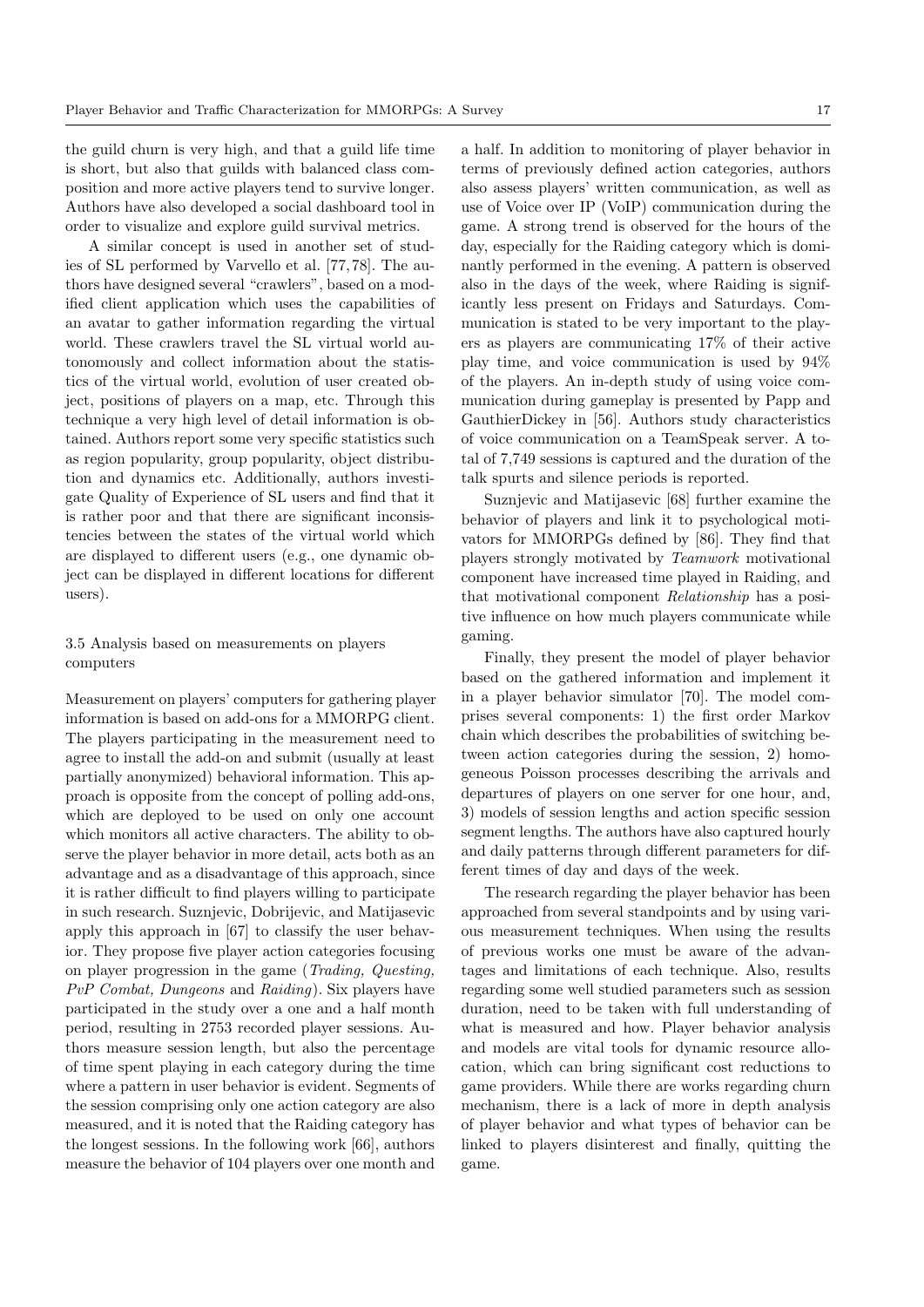## 4 Influence of virtual world state to network traffic

The parameters of the of the virtual world state such as number of active players, number of active Non-Player Characters (NPCs) in the area, or avatar mobility, influence the server load as well as the characteristics of network traffic. This impact of application state on network traffic characteristics is defined as the "application aspect" by Matijasevic et al. [49] which relates to question: How does the interaction at the application (user) level affect the communication characteristics? Depending on the values of those parameters, different situations can occur in the virtual world.

## 4.1 Identification of the problem

Many published works in the area of traffic modeling acknowledge the influence of different situations in the virtual world on the traffic patterns [21, 38, 43]. The following works explore this relationship further.

Chen and Lei [24] examine their collected trace in order to find out the implications of player interactions on generated network traffic. They have established that the distribution of the players in the virtual world is heavy-tailed, which implies that the static and fixed side partitioning mechanisms for the game world are not adequate. They prove that the neighbors and teammates tend to be closer in terms of network topology which is beneficial for the timely delivery of the state updates, and by that, for the fairness of the game. As for the session times, they discover that players with higher degree of social interaction tend to have longer sessions.

#### 4.2 Behavior categorization approaches

Several works try to classify possible situations in the virtual world and analyze MMORPG network traffic separately for each situation. (All classification approaches known to the authors use WoW as a case study.)

Packet level analysis of MMORPG traffic is done by Szabó, Veres, and Molnár [73, 74]. They claim that the nature of human behavior has high impact on traffic characteristics and that it influences the traffic both at the macroscopic level (e.g., traffic rate) and at the microscopic level (payload content). They capture and analyze the traffic of WoW and Silk Road Online by Joymax, and examine the server generated traffic. The states of the virtual world are defined with respect to two criteria, one being the movement (or lack thereof)

of the given player, and the other the number of surrounding players (in or out of the cities i.e., densely populated areas). This results in four possible states: Moving in the city, Moving outside the city, Stalling in the city, and Stalling outside the city. States are identified by active measurements and wavelet analysis. The model is validated by controlled measurements and comparison with the defined states. Secondly, they measure the traffic while capturing in-game video and applying a heuristic algorithm on the character's screen in order to determine in which of the states the character is currently in. The algorithm achieves 68% accuracy. In the third step of the validation, authors perform several measurements using other MMORPGs, such as Guild Wars, EVE, and Star Wards Galaxies. They present a novel method for classification of the MMORPG traffic on the basis of dynamic signature, by using Deep Packet Inspection (DPI). They presume that the payload segment, which encodes the location of players in gaming environments, shows the same statistical properties as those that characterize human motion models. In general, methods using DPI are quite limited in practice due to the encryption used by game providers to prevent cheating.

Wang et al. propose the following classification: Downtown, Hunting, and Battlefield but do not explain the proposed classes in detail [81]. The traffic of WoW in a WiMAX network is measured and the focus of the analysis is on the performance in terms of application level packet dynamics such as RTT and jitter, and WiMAX link level statistics such as wireless link quality and handovers. The traffic measurements are performed in several scenarios: subway, bus, and campus. For each of the combinations of real and virtual world scenarios, RTT is studied and illustrated by corresponding CDFs. Bandwidth consumption shows significant differences in various virtual world situations (up to 4 times in the downlink direction; 8.93 kbps for Hunting compared to 32.11 kbps for Battlefield). Packet loss is measured in real world scenarios and it has been established that the highest packet losses happen in the subway scenario in the uplink direction, and in the bus scenario in the downlink direction. The same research group has presented another study with slightly different names of the proposed classes: Downtown, Player Versus En*vironment (PvE)*, and *Player versus Player (PvP)* [16]. While the names are different, the classes themselves are in fact identical. Based on the class specific measurements, authors present models which they implement in NS2 network simulator. In their following work [82], the authors present their traffic models for each category, by using deterministic values for client packet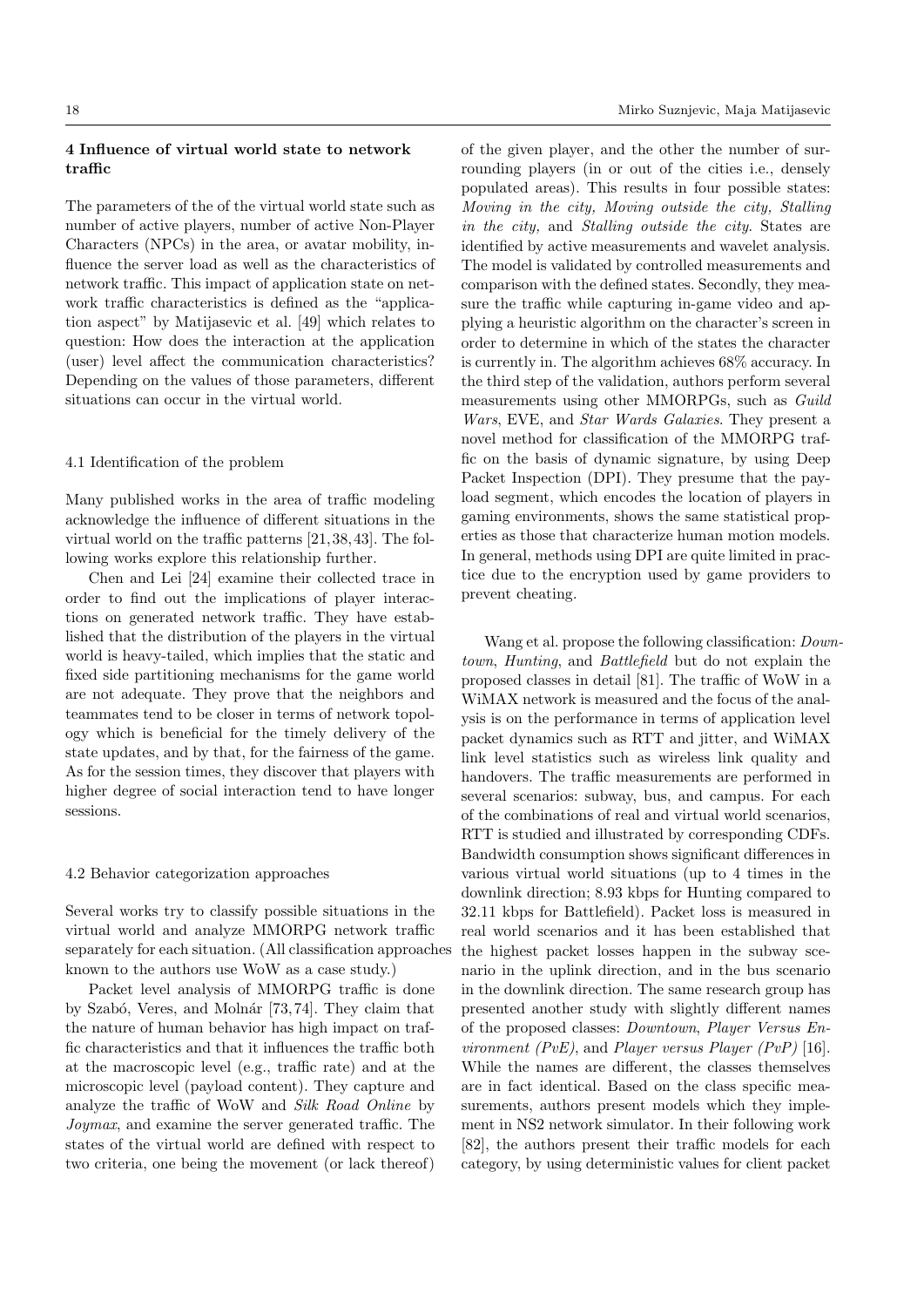

size, and Weibull distribution with different parameters for server packet size, and both client and server IATs.

Park, Kim and Kim propose a following classification of WoW situations: Hunting the NPCs, Battle with players, Moving, and No play [57]. Aside from WoW, the authors collect and analyze network traffic traces of FPS game  $Quake \t3 \t(Q3)$ . They also define user actions based on the number of players and player behavior for Q3: Shooting, Moving, Normal, and No Play. Q3 measurements have been performed on the server, while WoW measurements have been performed on the client, as servers are not publicly available. Data and packet rate, packet size and inter-arrival times have been analyzed. They have concluded that Battle with players is the most demanding situation in terms of data rate, and Hunting the NPCs is the most demanding situation in terms of packet rate. The size of the packets is modeled by the Exponential distribution on the server side and Normal distribution on the client side, while IATs are modeled with the Normal distribution.

Suznjevic, Dobrijevic, and Matijasevic classify the states of the virtual world through categories of user actions which focus on the player progression, namely: Questing, Trading, Player vs Player combat, Dungeons, and Raiding. Using WoW as a case study, they analyze [67, 69] and model [71] the network traffic of WoW based on the proposed classification of states in the virtual world into the above five user action categories. User actions are categorized based on seven characteristics, as shown in Figure 6: number of players, number of NPCs, mobility of players (in the virtual world), cooperation (interaction) level, dynamics of player input, combat requirement, and communication aspect. The traffic capture is performed on the client. Annotated user action specific traces are used, which contain actions belonging to only one action category. Traces are gathered with the help of six experienced WoW players and consist out of 1.395,940 packets. Properties analyzed in each category include percentage of data pack-

Fig. 7: Relationship between proposed classifications. Legend:  $\sim$  [67], ∧ [57],  $\ast$  [81]

ets, bandwidth usage, packet rate, and packet IATs. Authors model the server and the client traffic in all categories starting from the application protocol data units (APDUs), rather than IP packet (datagram) sizes and IATs. The client APDU size is modeled as a deterministic value with several discrete steps, and the server APDU size is modeled by using a combination of two Weibull distributions, or as a Lognormal distribution. The client IATs are modeled by using a combination of Weibull distribution and deterministic values, while the server IATs were the most difficult to model. They are modeled by using a combination of Weibull distribution, Largest Extreme Value distribution, and deterministic values.

In an attempt to summarize and consolidate various classifications proposed in literature, we present them by using Venn diagrams, shown in Figure 7. We note that the classifications proposed in [57, 81] do not cover the complete set of possible situations in the virtual world, and are in fact a subset of [67]. Specifically, they do not cover group based actions focused on fighting with NPC opponents (i.e., Dungeons and Raiding in [67]). On the other side, the categorization in [67] is based on player progression so it does not take into account idle players. Also, the Moving category proposed by Park et al. [57] is very general, and it is overlapping with all other categories, as in each behavior players move for a while while not actually accomplishing anything (e.g., in raiding when running between enemy NPCs). Additionally, further inspection of traffic properties (CDFs) shows that there is a significant difference between characteristics of Downtown in [81], which is the most demanding in that categorization, and Trading in [67], which is the least demanding in that proposed categorization. This means that some aspects are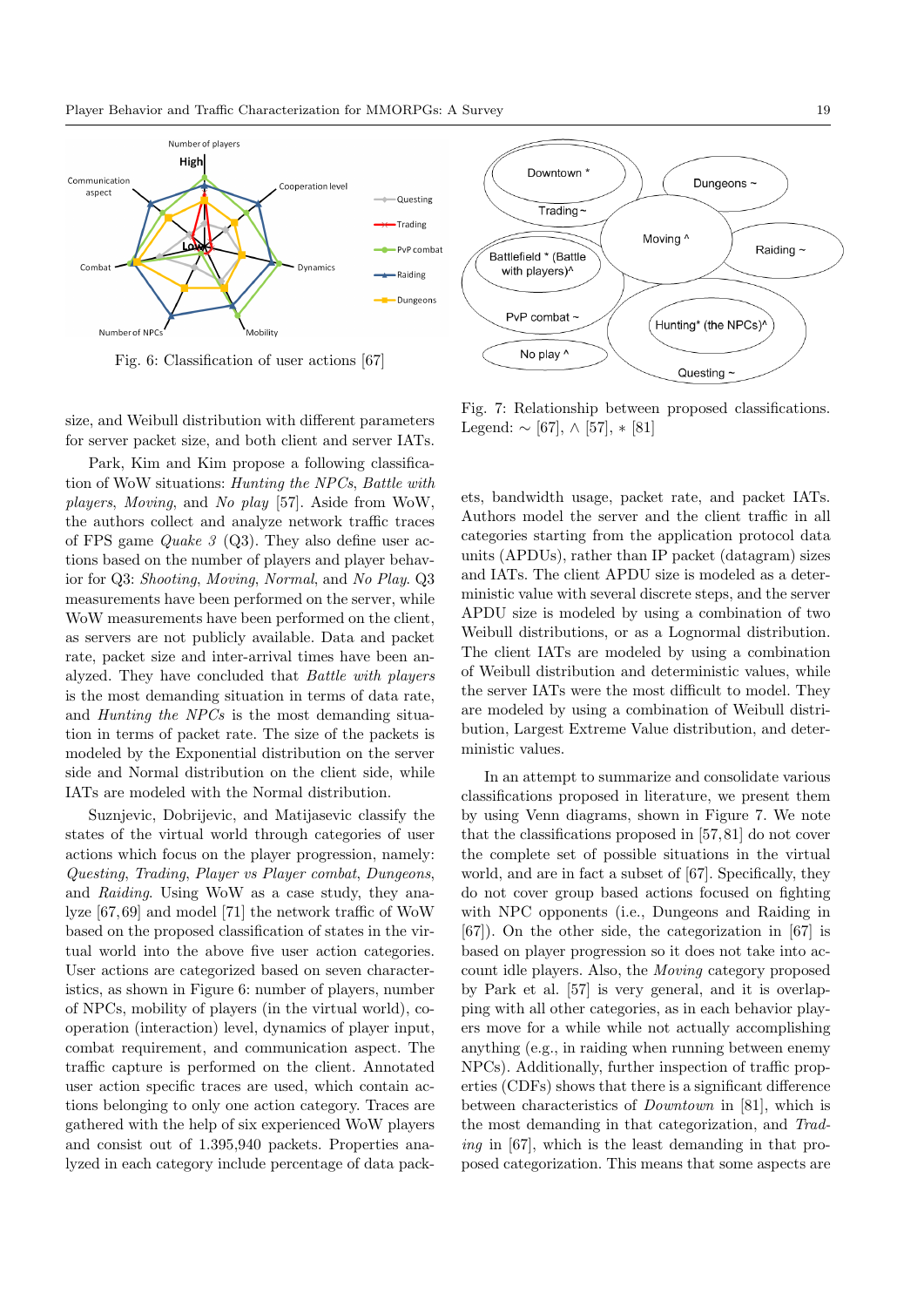not taken into account (e.g., characteristics of different servers) and that models can be improved.

#### 4.3 Social virtual worlds - Second Life

As previously stated, SL is not a MMORPG, but a social virtual world dynamically modified by its users. The virtual world of SL varies very much in terms of number of users and content, and hence also in traffic characteristics. There are several studies which address the issue of impact of user behavior on traffic characteristics in SL. Most approaches take into account both popularity of a certain virtual area (i.e., number of active users) and the movement rate of the observing user.

Fernandes et al. [30] collected and analyzed the network trace of SL for 100 hours on different locations in the virtual world. Authors note that SL requires much more bandwidth than a typical MMORPG, with 500 Kbps required bandwidth for a full experience (that includes an external audio stream), and 200 Kbps for an average experience. Such a difference in the bandwidth requirements stems from game desing: the worlds of MMORPGs are static, and all 3D models are stored on players' computers, while the virtual world of SL is constantly changing as players add their own models (which other players need to download). Authors have also noted a significant difference in traffic requirements of popular vs. unpopular regions of the world (in terms of the number of players). A movement pattern of an avatar has a strong correlation with the required bandwidth usage as *Standing*, *Walking*, and *Flying* result in very different bandwidth requirements. Authors found a relationship between the context of the virtual world (in terms of number of users and players movement pattern) and generated network traffic. The same group of authors [13] have devised traffic models for SL. Based on the notable differences in traffic characteristics for specific user actions and in virtual world characteristics, they model a combination of three categories of player movement (Standing, Walking, and Flying) and two categories describing density of avatars in a zone (Popular and Unpopular). They model four parameters: client and server PS, and client and server packet IATs. Server packet IATs for different combinations of avatar density action are modeled with split distributions combining two or even three distributions, including Beta, Gamma, Lognormal, Extreme, and Weibull distributions. Client IATs are modeled with a Beta distribution. Client PS is modeled as either deterministic or Extreme distribution. Server PS is modeled as a split distribution of 4 models combining Uniform, Exponential, Deterministic and Extreme distributions.

Kinicki and Claypool [40] add an additional transport movement category – Teleporting, and also take into account density of objects in the virtual world, as well as population (i.e., number of active avatars). They focus on bandwidth, packet size and packet IATs, stating that the impact of zone characteristics and avatar actions is different than the results obtained by Fernandes et al. [30].

The relationships between application functionality, traffic control system, and the wider network environment have been studied Oliver, Miller, and Allison [55]. Two sets of studies include one based on the traffic generated by a hands-on workshop which used SL (5.1 Gigabits of data in 17 million packets); and a follow-up set of controlled experiments to clarify some of the findings from the first study. They have determined that the average throughput of SL is 231 Kbps, the average RTT is 153 ms, and the loss rate is 0.02%. They monitor all network parameters separately for each of the four mobility states of the avatar: Standing, Walking, Flying, and Teleporting. The results show that the avatars' mobility has significant impact on the characteristics of the network traffic. Also, they note that SL has sophisticated traffic management mechanisms, as it performs application level framing, provides reliability for some packets, tracks RTTs and congestion levels, and reduces bandwidth at high loss levels. SL also has seven channels, where each corresponds to data that fulfill a distinct functionality (e.g., Texture, Asset, and Wind).

To summarize, the SL traffic characteristics are thoroughly studied and it has been shown that they significantly depend on user behavior. While some virtual world areas are almost "deserted", others are quite populated which opens possibilities for more effective, dynamic load balancing of computational and networking resources. The related techniques used in SL could be potentially reused in future MMORPGs featuring user generated 3D content.

#### 5 Summary and Conclusions

As MMORPGs have relatively recently gained wider popularity (i.e., in the last ten years or so), the research focusing on these games is still relatively new as well. The purpose of this paper has been to provide an overview of the state of the art research activities regarding MMORPGs, with respect to network traffic characterization and modeling, and player behavior. Based on the material covered, we summarize the established claims which should be taken into account while conducting research in the area of MMORPGs.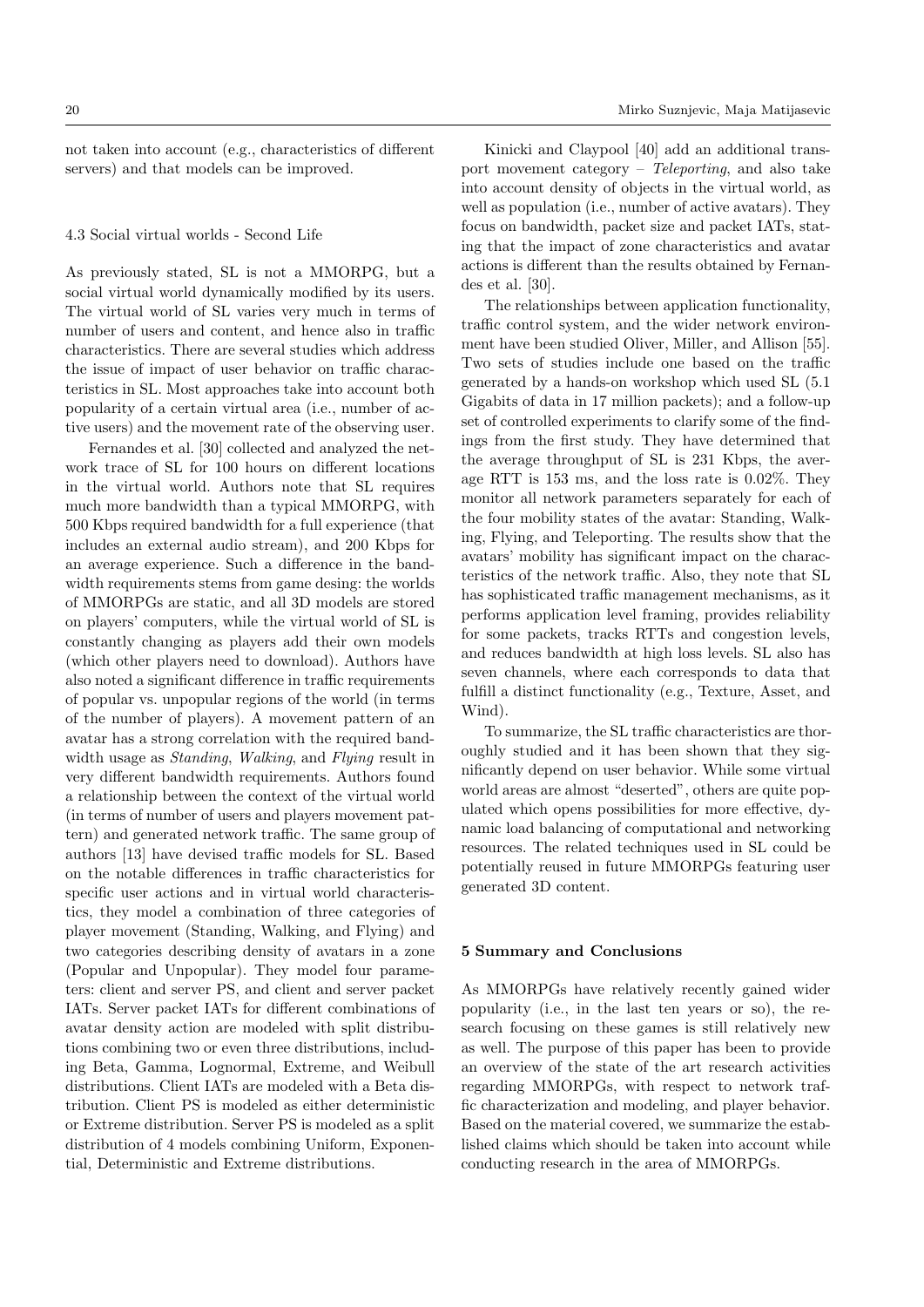- Traffic characteristics vary significantly depending on the application state and the player actions in the virtual world. The most demanding state should be taken into account when performing calculations based on these characteristics (e.g., network link capacity planning).
- Client traffic and server traffic are highly asymmetrical, with the server traffic typically much larger in volume.
- When performing measurements, it is necessary to note the version of the game, as MMORPGs constantly change and evolve (e.g., in the game version 2.0 of WoW, an ability to fly was added which adds another axis for player movement measurements).
- Several TCP congestion control and flow control mechanisms proved to be unsuitable for the purposes of MMORPGs (e.g., Nagle's algorithm, delayed acknowledgment), while others are highly ineffective (e.g., Fast Retransmit).
- Avatar distribution in the virtual world is not uniform, but rather conforms to the multiple hot spots model, which needs to be taken into account when performing simulations (e.g., for new load balancing algorithms).
- Notable hourly and daily patterns exist in several aspects of player behavior (e.g., number of players, types of player actions).
- Session duration (length) measurement results should be labeled as referring to either character sessions or player sessions in order to convey correct information.

We also list some of the currently open research questions in this area and attempts focusing on solving them.

- Current transport protocols (TCP, UDP, DCCP, and SCTP) are not suitable for MMORPGs due to characteristics of game traffic. The design of the new protocol for MMORPGs is still an open research issue. Some attempts at solving this problem have been presented in [84].
- Detection of bots is an important issue as bots can have an influence on virtual world economy, and significantly reduce the level of satisfaction of regular (human) MMORPG players. Some attempts at solving this problem have been presented in [23].
- Player behavior models in terms of both mobility and player actions (i.e., what exactly players do in the virtual world, when, and for how long). Some attempts at solving this problem have been presented in [70, 60].
- Models for prediction of churn, i.e., players definitively abandoning the game. MMORPG providers try to keep each and every player, and especially

"old" players (in terms of time spent in the game), as it is proved that new players have significantly higher churn rates than old players. Some attempts at solving this problem have been presented in [36, 29].

- Influence of player behavior on server architectures and load balancing algorithms. Some attempts at solving this problem have been presented in [53].
- Scalability issues and new techniques for load balancing problems in cases where a large number of avatars is populating a small fraction of the virtual world. Some attempts at solving this problem have been presented in [62].
- Relationship between player behavior and perceived QoE, as same QoS levels will not equally satisfy a player performing a simple and repetitive task (e.g., picking virtual flowers), and a player trying to perform a highly complex task (e.g., trying to defeat a raid boss (i.e., highly complex NPCs)) which requires a possibly large group of coordinated and highly organized players. Some attempts at solving this problem have been presented in [67].

## Acknowledgments

This work was supported by the research project 036- 0362027-1639 "Content Delivery and Mobility of Users and Services in New Generation Networks", by the Ministry of Science, Education, and Sports of the Republic of Croatia, Ericsson Nikola Tesla, Zagreb, Croatia. Also, the research leading to these results has received funding from the European Community's Seventh Framework Programme under grant agreement no. 285939 (ACROSS). We also sincerely thank anonymous reviewers for detailed and extensive reviews which greatly helped to improve the paper.

#### References

- 1. Anarchy Online (2011). URL http://www. anarchy-online.com/
- 2. EVE Online (2011). URL http://www.eveonline.com
- 3. Guild Wars (2011). URL http://www.guildwars.com/
- 4. Left 4 Dead (2011). URL http://www.l4d.com/blog/
- 5. Lineage (2011). URL http://www.lineage.com/
- 6. Lineage II (2011). URL http://www.lineage2.com/
- 7. Ragnarok Online (2011). URL http://www. ragnarokonline.com/
- 8. Second Life (2011). URL http://secondlife.com/
- 9. Shen Zhou Online (2011). URL http://www.ewsoft.com. tw/
- 10. Simple and robust network communication layer on top of UDP (2011). URL http://enet.bespin.org/index.html
- 11. World of Legend (2011). URL http://woool.sdo.com/ home/homepage.htm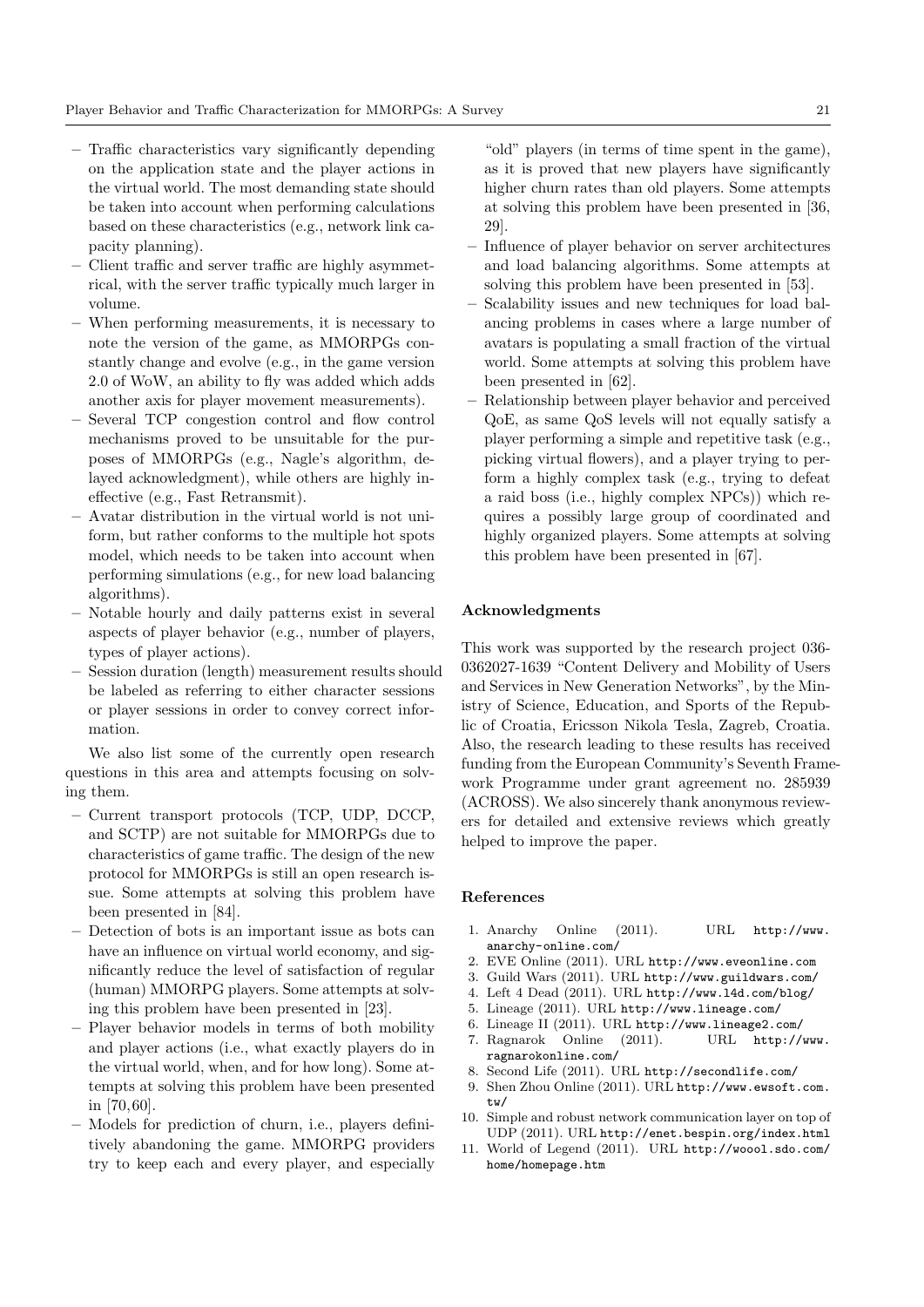- 12. World of Warcraft (2011). URL http://www.battle. net/wow/
- 13. Antonello, R., Fernandes, S., Moreira, J., Cunha, P., Kamienski, C., Sadok, D.: Traffic analysis and synthetic models of Second Life. Multimedia Tools and Applications  $15(1)$ , 33-47 (2009)
- 14. Backhaus, H., Krause, S.: Voronoi-based adaptive scalable transfer revisited: gain and loss of a Voronoi-based peer-to-peer approach for MMOG. In: Proceedings of the 6th ACM SIGCOMM Workshop on Network and System Support for Games, pp. 49–54 (2007)
- 15. Borella, M.S.: Source models of network game traffic. Computer Communications 23(4), 403–410 (2000)
- 16. Cai, W., Wang, X., Chen, M., Zhang, Y.: MMOPRG Traffic Measurement, Modeling and Generator over WiFi and WiMax. In: Proceedings of the Global Telecommunications Conference (GLOBECOM 2010), 2010 IEEE , pp. 1–5 (2010)
- 17. Castronova, E.: Synthetic Worlds: The Business and Culture of Online Games. University Chicago Press (2006)
- 18. Che, X., Ip, B.: Review: Packet-level traffic analysis of online games from the genre characteristics perspective. J. Netw. Comput. Appl. 35, 240–252 (2012). DOI http: //dx.doi.org/10.1016/j.jnca.2011.08.005. URL http:// dx.doi.org/10.1016/j.jnca.2011.08.005
- 19. Chen, K.T., Huang, C.Y., Huang, P., Lei, C.L.: An empirical evaluation of TCP performance in online games. In: ACE '06: Proceedings of the 2006 ACM SIGCHI International Conference on Advances in computer entertainment technology, p. 5 (2006)
- 20. Chen, K.T., Huang, P., Lei, C.L.: How sensitive are online gamers to network quality? Communications of the ACM  $49(11), 34-38(2006)$
- 21. Chen, K.T., Huang, P., Lei, C.L.: Game Traffic Analysis: An MMORPG Perspective. Computer Networks 51(3), 19–24 (2007)
- 22. Chen, K.T., Huang, P., Wang, G.S., Huang, C.Y., Lei, C.L.: On the sensitivity of online game playing time to network QoS. In: Proceedings of the IEEE International Conference on Computer Communications INFO-COM'06, pp.  $1 - 12$  (2006)
- 23. Chen, K.T., Jiang, J.W., Huang, P., Chu, H.H., Lei, C.L., Chen, W.C.: Identifying MMORPG Bots: A Traffic Analysis Approach. EURASIP Journal on Advances in Signal Processing 2009, 3:1–3:22 (2009). URL http: //dx.doi.org/10.1155/2009/797159
- 24. Chen, K.T., Lei, C.L.: Network game design: Hints and implications of player interaction. In: Proceedings of the 5th ACM SIGCOMM Workshop on Network and System Support for Games, pp. 1–9 (2006)
- 25. Cisco Systems: Cisco Visual Networking Index: Forecast and methodology, 2010-2015 (2011). URL http: //www.cisco.com/en/US/solutions/collateral/ns341/ ns525/ns537/ns705/ns827/white\\_paper\\_c11-481360\ \_ns827\\_Networking\\_Solutions\\_White\\_Paper.html
- 26. Danzig, P., Jamin, S.: tcplib: A Library of TCP Internetwork Traffic Characteristics. Tech. Rep. CS-SYS-91-01, Computer Science Department, University of Southern California (1991)
- 27. Ducheneaut, N., Yee, N., Nickell, E., Moore, R.: The life and death of online gaming communities: a look at guilds in World of Warcraft. In: CHI '07: Proceedings of the SIGCHI Conference on Human factors in computing systems, pp. 839–848 (2007)
- 28. Ducheneaut, N., Yee, N., Nickell, E., Moore, R.J.: 'Alone together?' Exploring the social dynamics of massively multiplayer online games. In: Proceedings of the SIGCHI

Conference on Human Factors in Computing Systems, pp. 407 – 416 (2006)

- 29. Feng, W.C., Brandt, D., Saha, D.: A long-term study of popular MMORPG. In: Proceedings of the 6th ACM SIGCOMM Workshop on Network and System Support for Games, pp. 19–24 (2007)
- 30. Fernandes, S., Antonello, R., Moreira, J., Sadok, D., Kamienski, C.: Traffic Analysis Beyond This World: the Case of Second Life. In: Proceedings of the 17th International workshop on Network and Operating Systems Support for Digital Audio & Video (NOSSDAV) (2007)
- 31. Geel, I.V.: Mmodata charts v3.1 (2010). URL http:// mmodata net/
- 32. Griwodz, C., Halorsen, P.: The fun of using TCP for a MMORPG. In: Proceedings of the 2006 International workshop on Network and operating systems support for digital audio and video, pp. 1:1–1:7 (2006)
- 33. Han, Y.T., Park, H.S.: Game Traffic Classification Using Statistical Characteristics and the Transport Layer. Electronics and Telecommunications Research Institute 32(1), 22–32 (2010)
- 34. Hilven, A., Woodward, A.: How safe is Azeroth, or, are MMORPGs a security risk? In: Proceedings of the 5th Australian Information Security management Conference, pp. 87–95 (2007)
- 35. Hurst, H.E.: Methods of using long-term storage in reservoirs. Proceedings of the Institution of Civil Engineers, Part I pp. 519–577 (1955)
- 36. Kawale, J., Pal, A., Srivastava, J.: Churn prediction in MMORPGs: A social influence based approach. In: Proceedings of the International Conference on Computational Science and Engineering, pp. 423–428 (2009)
- 37. Kihl, M., Aurelius, A., Lagerstedt, C.: Analysis of World of Warcraft Traffic Patterns and User behavior. In: International Congress on Ultra Modern Telecommunications and Control Systems and Workshops, pp. 218–223 (2010)
- 38. Kim, J., Choi, J., Chang, D., Kwon, T., Choi, Y., Yuk, E.: Traffic characteristics of a Massively Multiplayer Online Role Playing Game. In: Proceedings of 4th ACM SIGCOMM Workshop on Network and System Support for Games, pp. 1–8 (2005)
- 39. Kim, J., Hong, E., Choi, J.: Measurement and Analysis of a Massively Multiplayer Online Role Playing Game Traffic. In: Proceedings of Advanced Network Conference, pp. 1–8 (2003)
- 40. Kinicki, J., Claypool, M.: Traffic analysis of avatars in Second Life. In: Proceedings of the 18th International Workshop on Network and Operating Systems Support for Digital Audio and Video, pp. 69–74 (2008)
- 41. Kwok, M., Yeung, G.: Characterization of user behavior in a multi-player online game. In: Proceedings of the 2005 ACM SIGCHI International Conference on Advances in computer entertainment technology, p. 6 (2005)
- 42. Lakkakorpi, J., Heiner, A., Ruutuc, J.: Measurement and characterization of Internet gaming traffic. Tech. rep., Espoo (2002). Research Seminar on Networking
- 43. Lang, T., Branch, P., Armitage, G.: A synthetic traffic model for Quake3. In: ACE '04: Proceedings of the 2004 ACM SIGCHI International Conference on Advances in computer entertainment technology, pp. 233–238 (2004)
- 44. Lee, Y.T., Chen, K.T.: Is server consolidation beneficial to MMORPG? A case study of World of Warcraft. In: IEEE International Conference on Cloud Computing, pp. 435–442 (2010)
- 45. Lee, Y.T., Chen, K.T., Cheng, Y.M., Lei, C.L.: World of Warcraft avatar history dataset. In: Proceedings of the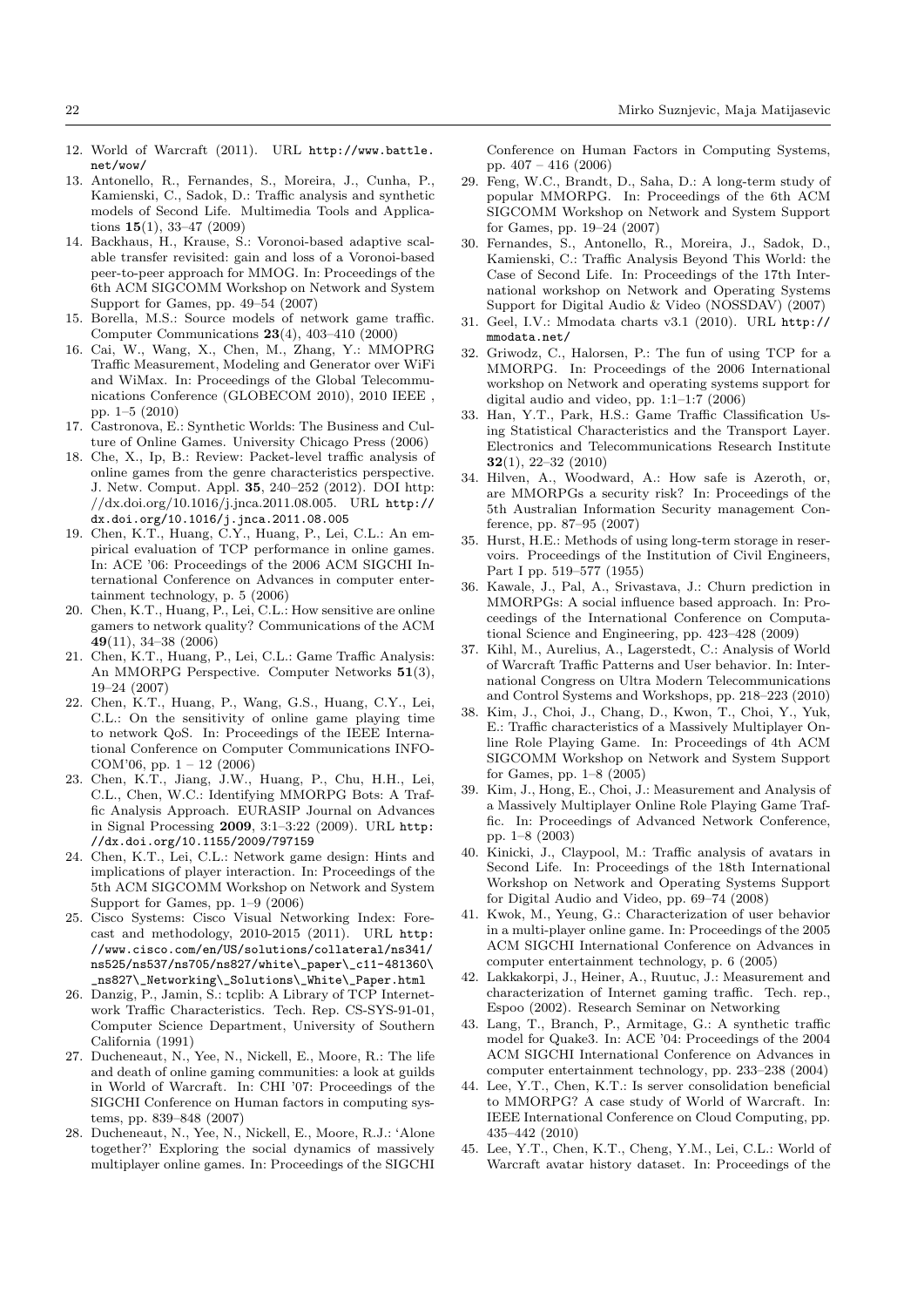second annual ACM conference on Multimedia systems, pp. 123–128 (2011)

- 46. Liang, H., Silva, R.N., Ooi, W.T., Motani, M.: Avatar mobility in user-created networked virtual worlds: measurements, analysis, and implications. Multimedia Tools and Applications 45(1-3), 163–190 (2009)
- 47. Liu, F., Yan, G., Zhou, W.: Traffic Recognition and Characterization Analysis of MMORPG. In: Proceedings of the International Conference on Communication Technology, 2006. ICCT '06., pp. 1–4 (2006)
- 48. Massey, D.: Lord of the Rings online: Ask Turbine #2: Exclusive interview with Jeff Anderson (2007). URL http://www.warcry. com/articles/view/interviews/askturbine/ 4647-Lord-Of-The-Rings-Online-Ask-Turbine-2-/ Exclusive-Interview-with-Jeff-Anderson
- 49. Matijasevic, M., Gracanin, D., Valavanis, K.P., Lovrek, I.: A framework for multiuser distributed virtual environments. IEEE Transactions on Systems, Man, and Cybernetics, Part B pp. 416–429 (2002)
- 50. Miller, J., Crowcroft, J.: Group movement in World of Warcraft Battlegrounds. Int. J. Adv. Media Commun. 4, 387–404 (2010)
- 51. Miller, J.L., Crowcroft, J.: Avatar movement in World of Warcraft battlegrounds. In: Proceedings of the 8th Annual Workshop on Network and Systems Support for Games, pp. 1:1–1:6 (2009)
- 52. Molnár, S., Szabó, G.: Scaling analysis of the traffic of massively multiplayer on-line role playing games. Hiradastechnika, Selected papers LXIII(1), 40–47 (2008)
- 53. Nae, V., Iosup, A., Prodan, R.: Dynamic resource provisioning in massively multiplayer online games. IEEE Transactions on Parallel and Distributed Systems 22, 380–395 (2011)
- 54. NewZoo: National Gamers Survey 2010 USA. Tech. rep. (2010). URL http://www.newzoo.com/press/ NationalGamersSurvey2010\\_Summary\\_US.pdf
- 55. Oliver, I.A., Miller, A.H., Allison, C.: Virtual worlds, real traffic: interaction and adaptation. In: Proceedings of the first annual ACM SIGMM conference on Multimedia systems, pp. 305–316 (2010)
- 56. Papp, G., GauthierDickey, C.: Characterizing multiparty voice communication for multiplayer games. SIGMET-RICS Perform. Eval. Rev. 36, 465–466 (2008)
- 57. Park, H., Kim, T., Kim, S.: Network traffic analysis and modeling for games. In: Internet and Network Economics, Lecture Notes in Computer Science, pp. 1056– 1065. Springer Berlin / Heidelberg (2005)
- 58. Paxson, V.: Empirically-Derived Analytic Models of Wide-Area TCP Connections. IEEE/ACM Transactions on Networking 2(2), 316–336 (1994)
- 59. Pederson, S.P., Johnson, M.E.: Estimating model discrepancy. Technometrics 32(3), 305–314 (1990)
- 60. Pittman, D., Dickey, C.G.: Characterizing Virtual Populations in Massively Multiplayer Online Role-Playing Games. In: Advances in Multimedia Modeling, Lecture Notes in Computer Science, vol. 5916, pp. 87–97. Springer Berlin / Heidelberg (2010)
- 61. Pittman, D., GauthierDickey, C.: A Measurement Study of Virtual Populations in Massively Multiplayer Online Games. In: Proceedings of the 6th ACM SIGCOMM Workshop on Network and System Support for Games, pp. 25–30 (2007)
- 62. Prodan, R., Naea, V.: Prediction-based real-time resource provisioning for massively multiplayer online games. Future Generation Computer Systems 25, 785– 793 (2009)
- 63. Ratti, S., Hariri, B., Shirmohammadi, S.: A Survey of First-Person Shooter Gaming Traffic on the Internet. IEEE Internet Computing 14(5), 60–69 (2010)
- 64. Shin, K., Kim, J., Sohn, K., Park, C., Choi, S.: Online gaming traffic generator for reproducing gamer behavior. In: Proceedings of the 9th international conference on Entertainment computing, pp. 160–170 (2010)
- 65. Shin, K., Kim, J., Sohn, K., Park, C.J., Choi, S.: Transformation Approach to Model Online Gaming Traffic. ETRI Journal 33(2), 219–229 (2011)
- 66. Suznjevic, M., Dobrijevic, O., Matijasevic, M.: Hack, slash, and chat: A study of players' behavior and communication in MMORPGs. In: Proceedings of the 8th Workshop on Network and System Support for Games, p. 6 (2009)
- 67. Suznjevic, M., Dobrijevic, O., Matijasevic, M.: MMORPG player actions: Network performance, session patterns and latency requirements analysis. Multimedia Tools and Applications 45(1-3), 191–241 (2009)
- 68. Suznjevic, M., Matijasevic, M.: Why MMORPG players do what they do: relating motivations to action categories. International Journal of Advanced Media and Communication 4(4), 405–424 (2009)
- 69. Suznjevic, M., Matijasevic, M., Dobrijevic, O.: Action specific Massive Multiplayer Online Role Playing Games traffic analysis: Case study of World of Warcraft. In: Proceedings of the 7th ACM SIGCOMM Workshop on Network and System Support for Games, pp. 106–107 (2008)
- 70. Suznjevic, M., Stupar, I., Matijasevic, M.: MMORPG player behavior model based on player action categories. In: Proceedings of the 10th Workshop on Network and System Support for Games, p. 6 (2011)
- 71. Suznjevic, M., Stupar, I., Matijasevic, M.: Traffic modeling of player action categories in a MMORPG. In: Proceedings of the 2nd workshop on DIstributed SImulation and Online gaming (DISIO), p. 8 (2011)
- 72. Svoboda, P., Karner, W., Rupp, M.: Traffic analysis and modeling for World of Warcraft. In: Communications, 2007. ICC '07. IEEE International Conference on, pp. 1612–1617 (2007)
- 73. Szabó, G., Veres, A., Molnár, S.: Effects of user behavior on MMORPG traffic. In: Proceedings of the 2009 IEEE International Conference on Communications, pp. 1531– 1536 (2009)
- 74. Szabó, G., Veres, A., Molnár, S.: On the impacts of human interactions in MMORPG traffic. Multimedia Tools and Applications 45(1-3), 133–161 (2009)
- 75. Tarng, P.Y., Chen, K.T., Huang, P.: An analysis of WoW players' game hours. In: Proceedings of the 7th ACM SIGCOMM Workshop on Network and System Support for Games, pp. 47–52 (2008)
- 76. Varvello, M., Biersack, E., Diot, C.: Dynamic clustering in Delaunay-based P2P networked virtual environments. In: Proceedings of the 6th ACM SIGCOMM Workshop on Network and System Support for Games, pp. 105–110 (2007)
- 77. Varvello, M., Ferrari, S., Biersack, E., Diot, C.: Exploring second life. IEEE/ACM Trans. Netw. 19(1), 80– 91 (2011). DOI 10.1109/TNET.2010.2060351. URL http://dx.doi.org/10.1109/TNET.2010.2060351
- 78. Varvello, M., Picconi, F., Diot, C., Biersack, E.: Is there life in Second Life? In: Proceedings of the 2008 ACM CoNEXT Conference, CoNEXT '08, pp. 1:1–1:12. ACM, New York, NY, USA (2008). DOI http://doi.acm.org/10.